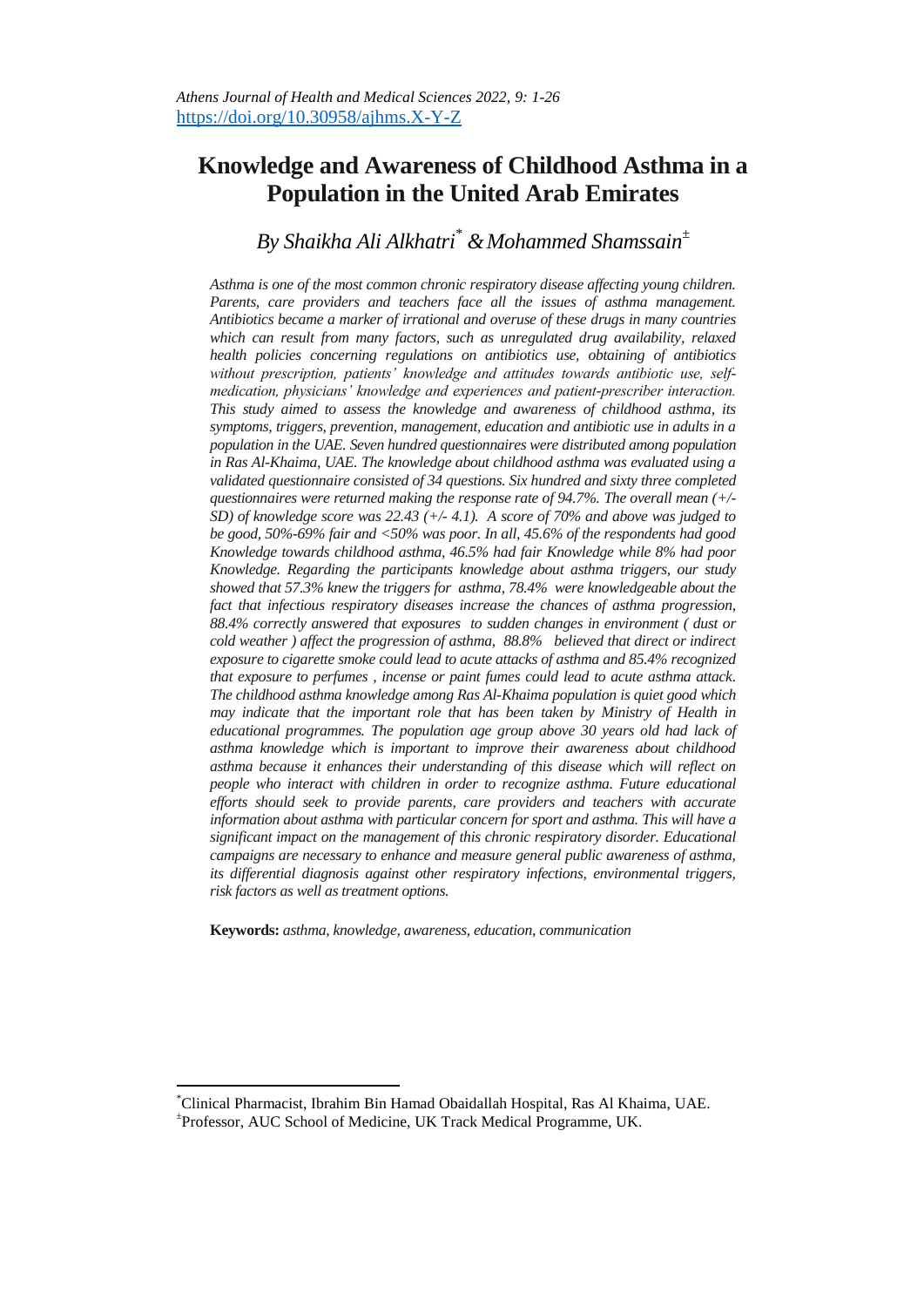## **Introduction**

Bronchial Asthma is characterized by reversible airway obstruction as a result of hyperactivity of the airways passage to allergens (Walker et al. 1990). The hyperreactivity may result into obstruction of airflow that presents asthma symptoms i.e., wheezing, difficulty in breathing, coughing, chest tightness, chest pain, shortness of breath and mucus (Walker et al. 1990). These symptoms can either settle by themselves or resolved through treatment with bronchodilators and corticosteroid (Walker et al. 1990, Lanier and Nayak 2008). Asthma is one of the most common chronic respiratory diseases in children. Many studies have shown that the prevalence of asthma varies considerably from one country to another (ISAAC 1998, Lai et al. 2009, Gazotti et al. 2013). This fact could be associated with lack of information on the disease and ignorance of the disease among patients, families, health professionals, and school staff that might not recognize asthma as a potentially serious illness and may underestimate the symptoms of the disease (Akcay et al. 2014, Jaramillo and Reznik 2015).

In the International Study of Asthma and Allergies in Children (Pearce et al. 2007), 13.8% of 13-14 year old children worldwide had asthma at some time in their lives. Meanwhile, there are few available data on the prevalence of asthma in the UAE. Also, in 2011, a study (Bener et al. 1994) has shown that the prevalence of asthma among school children in UAE was (13.6%). On other hand, a study has reported a prevalence of physician-diagnosed asthma of 13% (Burke et al. 2003).

Asthma is composed of a variety of heterogeneous phenotypes that differ in presentation, etiology and pathophysiology. There are risk factors for each phenotype of asthma include genetic, environmental and host factors. In spite of the fact that a family history of asthma is common, it is neither sufficient nor necessary for the development of asthma (Burke et al. 2003).

Parental smoking has been persistently associated with early childhood wheezing (Stein et al. 1999, Lewis et al. 1995, Lau et al. 2002, Tariq et al. 2000) and there is a relation between smoking exposure and decreased airway caliber in early life (Dezateux et al. 1999). Moreover, Childhood asthma risks are correlated with food intake during maternity, cytokine responses and concentration of nitric oxide in exhaled air in newborns (Devereux et al. 2002, Macaubas et al. 2003, Frey et al. 2004).

The risk of breastfeeding and childhood atopy and asthma have been on spotlight for the last few years. Several studies (Bergmann et al. 2002, Oddy 2000) have shown that breast feeding protects the body from asthma, others have reported higher rates of allergy and asthma among breastfed children (Sears et al. 2002, Wright et al. 2000). A meta-analysis (Gdalevich et al. 2001) and several individual studies (Oddy 2000, Sears et al. 2002, Wright et al. 2000, Gdalevich et al. 2001, Kull et al. 2004) showed that absolute breastfeeding for at least 3 months was related with lower rates of asthma in children with age 2 to 5 years old, with the greatest effect occurring among those with a parental history of atopy. Another study shows that removal of milk, eggs and fish from the maternal diet was linked with lowering atopic dermatitis in infancy (Businco et al. 1983, Lovegrove et al. 1994). On the other hand some studies showed no association (Sigurs et al. 1992,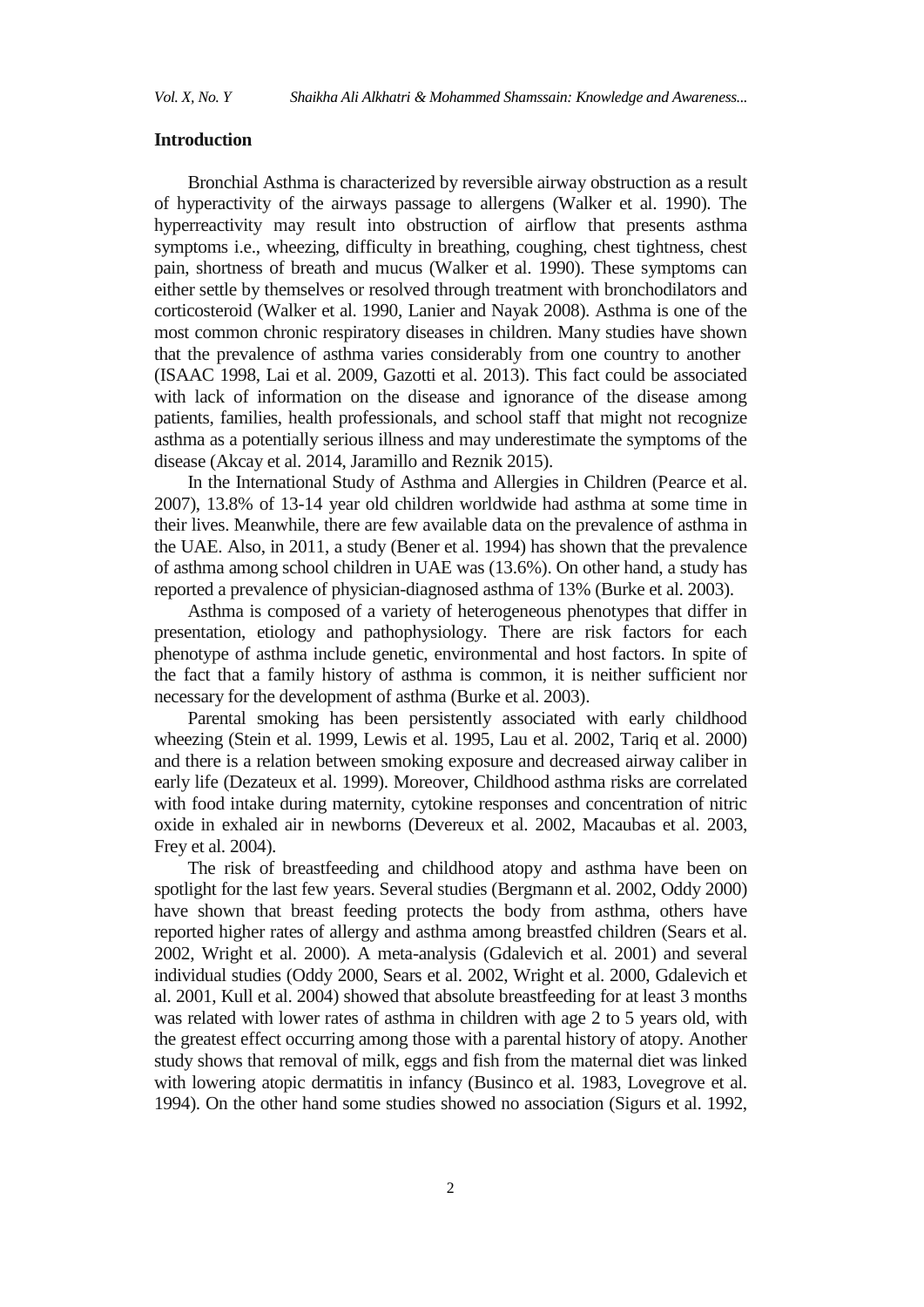Hattevig et al. 1999). Moreover, some studies (Muraro et al. 2004, Martinez et al. 1995) followed children to 4 years and have determined that there is no effect of maternal dietary restriction during lactation on the consequent development of atopic diseases, including asthma (Muraro et al. 2004).

A study has indicated an association between diminished airway function in the first few weeks of life and asthma in later life (Young et al. 2000). Asthmatic children who have wheezing and continuing to adulthood have a fixed diminution in lung function as early as age 7 or 9 years (Sears et al. 2003, Erzen et al. 1997). Recent studies of preschool children have reported abnormal lung function in children with persistent wheezing as young as age 3 years (Erzen et al. 1997). Nonetheless, some infants who developed continual wheezing have normal lung function shortly after birth, which suggests a vital period of exposures within the first few years of life, before the development of these persistent abnormalities in expiratory flows (Martinez et al. 1995). Maternal smoking within utero nicotine exposure has been associated with this type of lung dysfunction (Dezateux et al. 1999, Martinez et al. 1995) but the effects of other exposures have been not fully studied.

Patient awareness and education are important in prevention and control of acute exacerbations and consequences of bronchial asthma. It was reported that satisfactory treatment of asthma depends on the correct evaluation and intervention by the physician or the parent, in a timely manner with the patient. In the last few years, a significant improvement was seen in the pathophysiology and technology knowledge about asthma due to educational programmes. Moreover, patient education programmes gives a clear picture in managing and understanding of a disease such as bronchial asthma which lead to increase patients compliance in chronic diseases. One of those programmes is self-management awareness programme for asthma in children in order to improve healthcare practices, reduce morbidity, and lower the cost of care.

A systematic review and meta-analysis have reported that education programmes in childhood asthma was associated with improved lung function, self-efficacy, reduced absenteeism from school, and number of visits to an emergency department (Uevara et al. 2003). Moreover, it shows that education was also associated with a reduced number of nights disturbed by asthma. On other hand, an evaluation of educational programmes effectiveness test was done in Girl Scouts ages 5-17 years in northeastern Ohio, USA (Volsko et al. 2013). Educational components were in compliance with the guidelines established by the National Heart, Lung, and Blood Institute"s National Asthma Education and Prevention Programme. They found that 21% of the participants were diagnosed and treated for asthma, 48% resided with an asthmatic, and 72% knew someone with asthma.

Al-Harbi et al. (2020) studied Saudi Arabian adults and found that the mean score for asthma knowledge was 15.6 out of 25. Asthma knowledge significantly correlated with age  $(P=0.002)$ , asthma status of the participants  $(P=0.001)$ , having children with asthma (P=0.005) or knowing friends or family with asthma (P=0.029) but not with other socioeconomic factors such as gender, marital status, occupation, level of education and number of children in the family (P>0.05).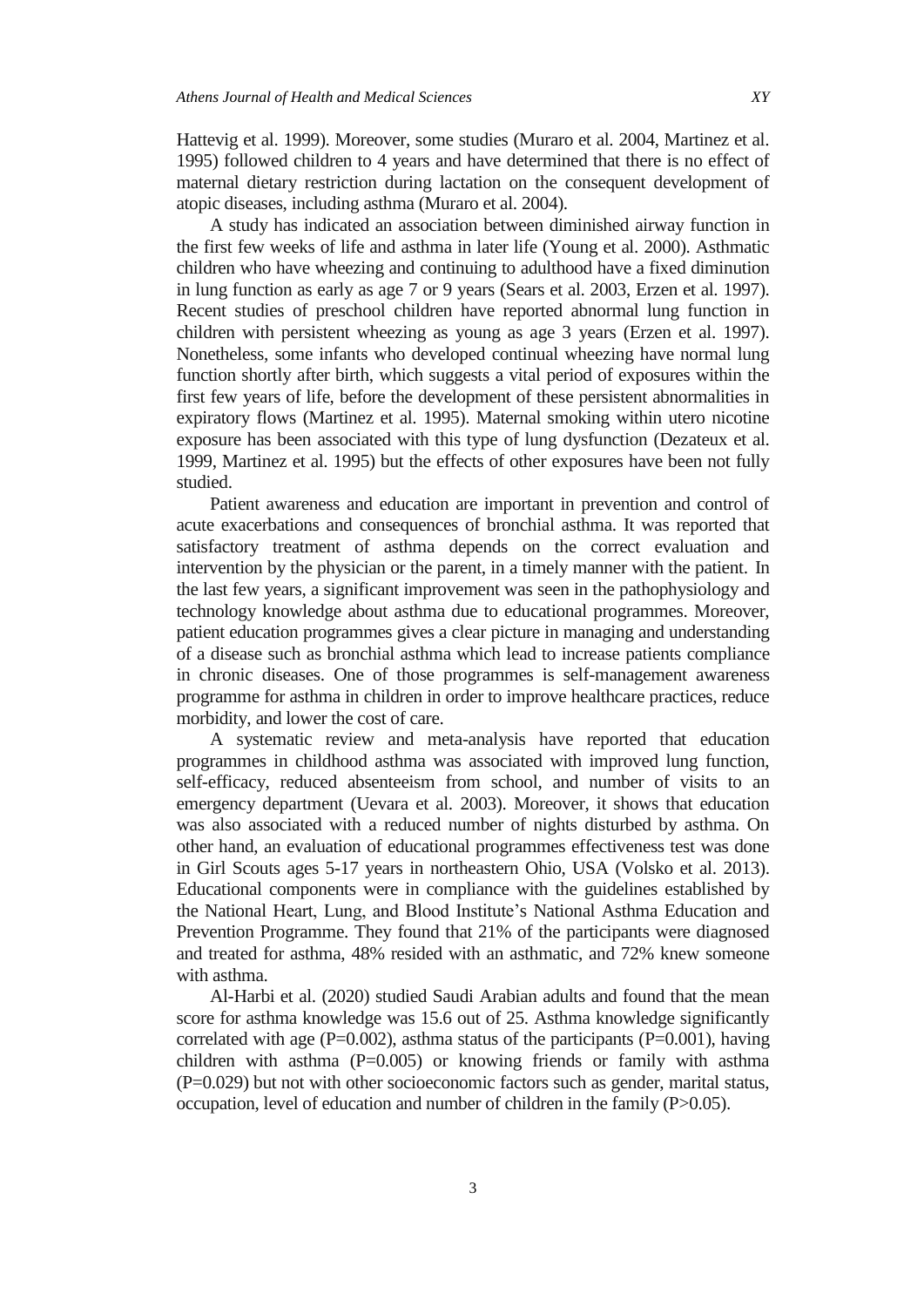Mohammed et al. (2020) studied Iraqi parents of children 1-12 years. Duration of asthma since diagnosis ranged from 2 months to 11 years with about half of children present with symptoms between 1-2 years. The mean score for the first section (myths and beliefs regarding asthma) with regard to parents' level of education showed significantly higher knowledge score that was noted among groups with higher education. In the second section of the score (knowledge about asthma), the mean was significantly greater for the groups of parents who completed their university studies. They concluded that there was a significant correlation between level of education of parents and score of Asthma Knowledge Questionnaire, as the parents present with higher education can obtain knowledge easier, but despite of that most parents were highly educated but a lot of them have misconception and lack of information regarding use if inhalers and factors that triggering asthma of their children which necessitate to provide more effective education programmes

Fasola et al. (2022) studied mothers of asthmatics children answered a knowledge/practice questionnaire. The study hypothesized that Latent Class Analysis (LCA) could help identify underlying mother profiles with similar knowledge/practices. Mothers of asthmatic children answered a knowledge/ practice questionnaire. LCA identified two classes: Class 1, "poor knowledge" (33%); Class 2, "good knowledge" (67%). Classification accuracy was 0.96. Mothers in Class 2 were more likely to be aware of asthma-worsening factors and indicators of attacks. Mothers in Class 1 were more likely to prevent exposure to tobacco smoke (91.1% vs. 78.8%, p=0.005). For attacks, mothers in Class 2 were more likely to go to the emergency department and follow the asthma action plan. Mothers in Class 2 more frequently had a high education level (79.5% vs. 65.2%, p=0.004). Children in Class 2 more frequently had fully controlled asthma (36.7% vs. 25.9%, p=0.015) and hospitalizations for attacks in the previous 12 months (24.2% vs. 10.7%, p=0.003). They concluded that LCA can help discover underlying mother profiles and plan targeted educational interventions.

Noureddin et al. (2019) have assessed the knowledge of asthma and identified the attitude and practice of mothers of asthmatic children in Sudan, concerning their use of inhalers, compliance to preventers and the severity of the disease in their children. Mothers of asthmatic children was enrolled. Any mother with a child diagnosed with bronchial asthma for more than 3 months, and who attended the outpatient clinic of paediatric asthma in hospitals was eligible to be included. Asthma was believed to be infectious by 7% of the respondents. Seventeen percent of the mothers thought asthma was preventable by a vaccine, 21% found inhaler use unacceptable. Half of the mothers did not use the inhaler correctly. Most of the mothers (69%) did not use the inhaler if symptoms were mild and 53% didn"t use preventers. The severity of asthma was found to be significantly associated with the attitude and practice of mothers  $(P \le 0.05)$ . They concluded that sustained efforts are required to increase knowledge about all dimensions of asthma and its management among patients and to disperse myths and misguided judgments regarding the disease and its treatment.

Al-Khamis and Hashim (2019) studied teachers in Saudi Arabia. They found 59.6% of teachers had a high level of asthma knowledge as they were able to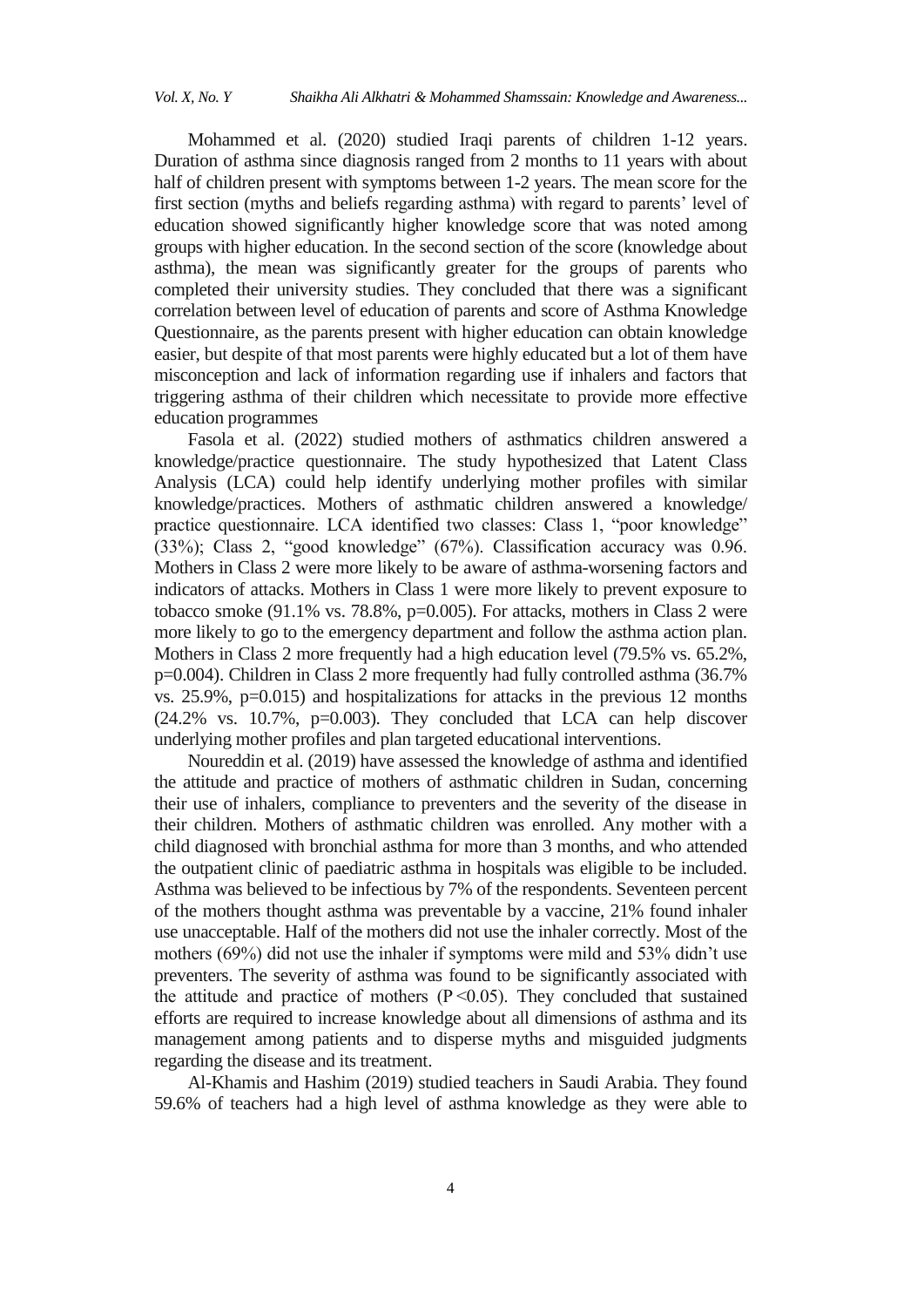answer  $\geq$ 75% of the knowledge questions correctly. Teachers' level of asthma knowledge was not significantly associated with age, but significantly associated with years of teaching experience, educational level and contact with an asthmatic individual. Most of the respondents were at a high level of awareness concerning asthma symptoms, triggering and treatment (73.2%, 60.9%, 60.7%), respectively, while only 19.4% had high knowledge level about sport and asthma.

Willers et al. (2011) found that dyspnea was the most commonly reported symptom (9.0%) in children. Of the children with IgE data, 32.1% were sensitized to inhaled allergens, while 16.6% were sensitized to milk or egg. The methacholine provocation test was positive in 42.9% of the children. No consistent associations were found for long-term dietary consumption or consumption at early or later age on outcomes at 8 years of age except for fruit. Increased long-term fruit intake was significantly inversely associated with asthma symptoms and sensitization to inhalant allergens.

Khalkhal et al. (2014) studied children in Iran and found that antibiotic consumption during the first year of life increased the odds ratio of asthma symptoms at 2-8 years of age and the strength of association was similar after adjusting for a family history of asthma or atopic disorder, preterm delivery, birth order, and delivery method. They suggested that antibiotic consumption in children was associated with an increased risk of childhood asthma; an additional confirmative study is needed.

Al-Rawas et al. (2009) studied Omani children and found that 15.4% had current asthma. Bakhour use more than twice a week was three times more likely to affect breathing compared to no bakhour use and this effect was 2.55 times higher in asthmatics compared to non-asthmatics. In addition, bakhour caused worsening of wheeze in 38% of the asthmatics, making it the fourth most common trigger factor after dust (49.2%), weather (47.6%) and respiratory tract infections (42.2%). However, there was no significant association between bakhour use and the prevalence of current asthma. They concluded that Arabian incense burning is a common trigger of wheezing among asthmatic children in Oman.

Lau et al. (2000) carried out a prospective birth-cohort study in order to assess the relevance of mite and cat allergen exposure for the development of childhood asthma up to age 7 years in German cities. Assessments included repeated measurement of specific IgE to food and inhalant allergens, measurement of indoor allergen exposure at 6 months, 18 months, and 3 years of age, and yearly interviews by pediatricians. Pulmonary function and bronchial hyper-responsiveness were tested. They found that at age 7, the prevalence of wheezing in the past 12 months was 10.0% and 6.1% parents reported a doctor's diagnosis of asthma in their children. Sensitization to indoor allergens was associated with asthma, wheeze, and increased bronchial responsiveness. They concluded that there was no relation between early indoor allergen exposure and the prevalence of asthma, wheeze, and bronchial hyper-responsiveness.

Hallstrand et al. (2005) performed an analysis with 1001 monozygotic and 383 dizygotic same-sex twin pairs within the University of Washington Twin Registry. Twin correlations examined the association of asthma and obesity. They found that a strong association between asthma and BMI was identified in the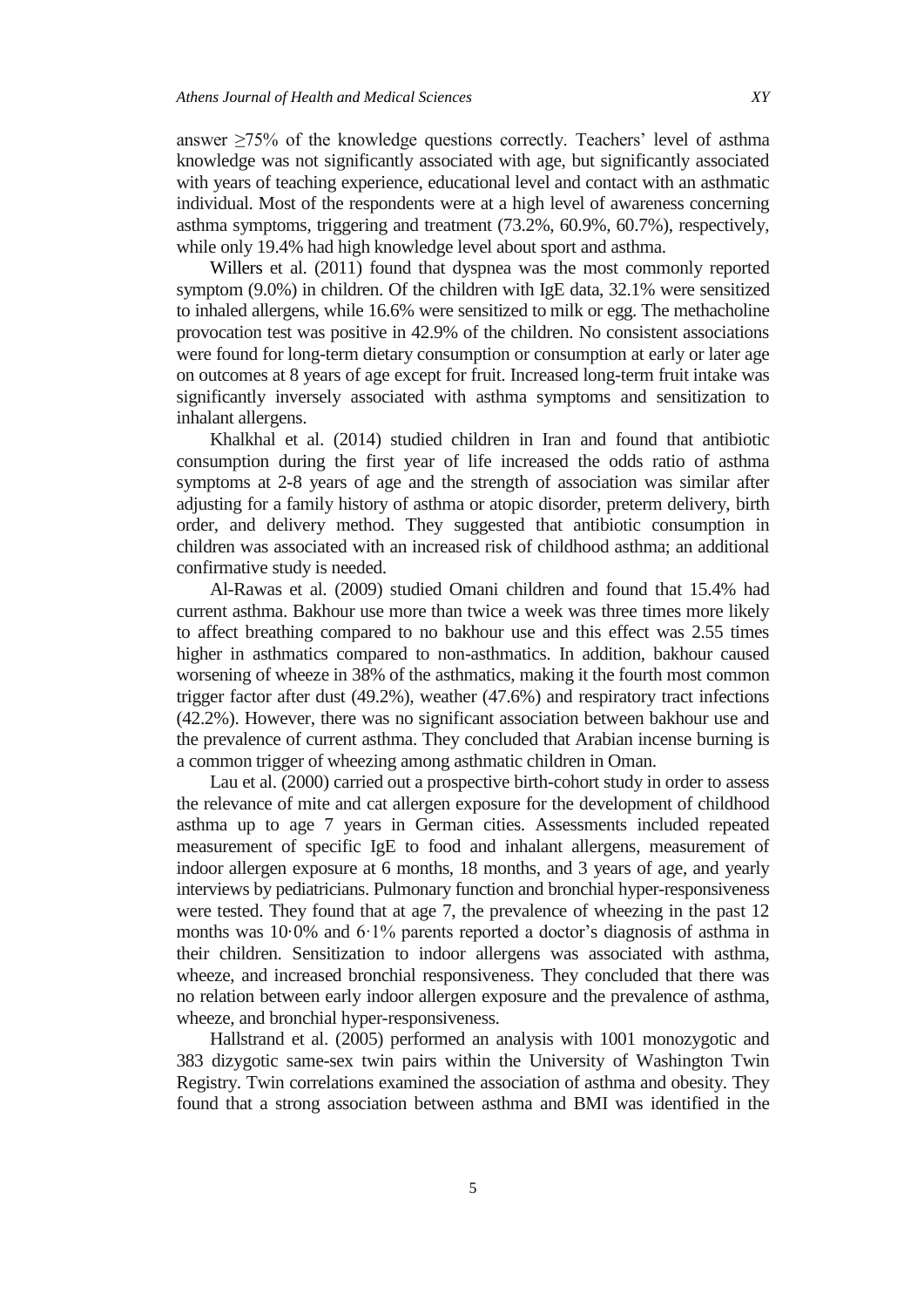sample population. Substantial heritability was detected for asthma (53%) and obesity (77%), which is indicative of additive genetic influences on each disorder. The best-fitting model of shared components of variance indicated that 8% of the genetic component of obesity is shared with asthma. They concluded that the covariation between obesity and asthma was predominantly caused by shared genetic risk factors for both conditions.

Koeppen-Schomerus et al. (2001) studied 4910 twin pairs who were born in England and Wales in 1994 and 1995. Data on asthma status were obtained from the twins" parents by postal questionnaire. They found that asthma causes are 68% heritability, 13% shared environment, and 19% non-shared environment. They concluded that asthma is highly heritable in 4 year olds, whereas shared environmental influences were not statistically significant.

Hill et al. (2016) studied children in the USA and found that the peak age at diagnosis of eczema, asthma, rhinitis, and food allergy was between 0 and 5 months (7.3 %), 12 and 17 months (8.7 %), 24 and 29 months (2.5 %), and 12 and 17 months (1.9 %), respectively. On other hand, in the cross-sectional cohort, eczema and rhinitis prevalence rates were 6.7 % and 19.9 %, respectively. Asthma prevalence was 21.8 %; higher than previously reported. Food allergy prevalence was 6.7 %, with the most common allergenic foods being peanut (2.6 %), milk (2.2 %), egg (1.8 %), shellfish (1.5 %), and soy (0.7 %). They concluded that food allergy was associated with the development of respiratory allergy.

Idris et al. (20167) found that there was a higher risk of asthma in those who had carpet at home. The exposure to lorry fumes doubled the prevalence of asthma. The prevalence of asthma was significantly associated with the distance of the house to the congested road. Also, Parents' educational level and family income may have an effect of prevalence of asthma, A total of 31.4% of children who had asthma had a father with lower educational level compared with 44.9% among children without asthma. They stated that environmental air pollutants increased the risk of asthma among children in Malaysia. Exposure to congested roads, lorry fumes, and indoor carpet were associated with asthma among children in this study. They recommended that parents or caregivers of children with asthma should be given adequate education on the prevention of asthmatic attack among these children.

Gosavi et al. (2016) studied 50 asthmatic patients in Bangalor in order to measure the asthma control using modified Mini Asthma Quality of Life Questionnaire (MAQOL) and sputum eosinophil count and to identify the role of factors like age, duration of asthma, severity, compliance, technique of inhalation and knowledge of asthma action plan on asthma control. A global score of <80% was considered as poor control. The proportion of patients under each factor, in poorly-controlled group (PC) was compared with the well-controlled group (WC). They found that (66%) patients were in PC category with a mean global asthma score of  $58.46 \pm 2.881$  vs  $85.2 \pm 1.19$  in the WC group (34%). The mean duration of asthma was  $16.76 \pm 2.761$  years in PC vs 7.882  $\pm$  2.065 years in WC. The severity score was  $7.265 \pm 0.4434$  in PC vs  $6.706 \pm 0.64$  in WC. Eight patients in PC and six in WC were unaware of the treatment plan. One in PC group and three in WC were unaware of technique of inhalation. One in PC group and three in WC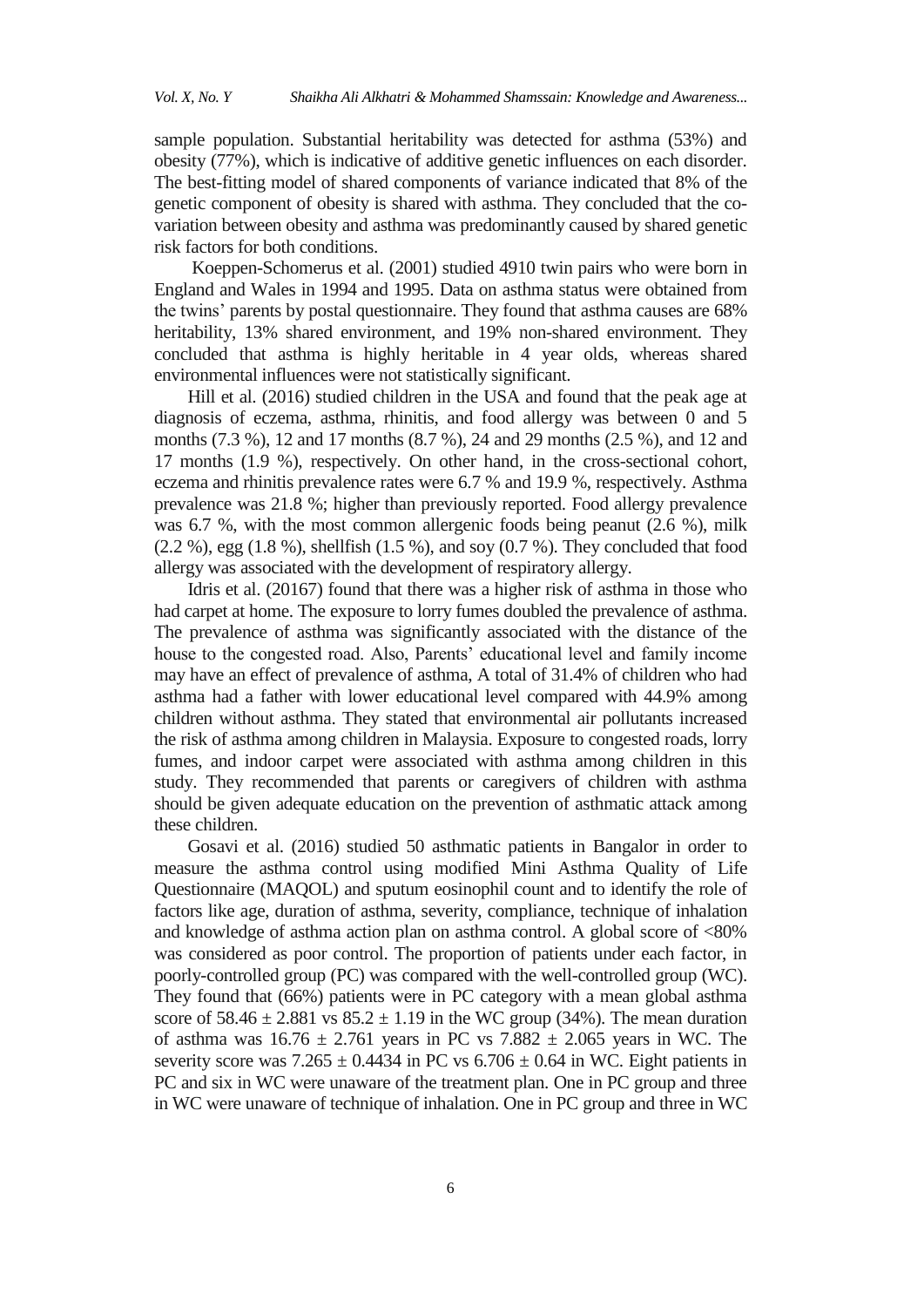were non-compliant. They concluded that there is a need for an objective monitoring in asthma and the treatment strategies need to be modified accordingly.

Chu et al. (2015) studied Chinese singleton children who were followed up to 7 years of age. The prevalence of asthma was 5.5% in this population. However, the asthmatic children had a higher proportion of unmarried, asthmatic mothers, mothers with drug allergy history, male infants and black race. A total of 10,534 (26.4%) mothers were treated with antibiotics one month prior to last menstrual period (LMP) or during pregnancy. The vast majority of them used one type of antibiotics (22.5%). Penicillin was the most commonly used antibiotic (15.6% of all mothers) followed by sulfonamides and trimethoprim (10.1% of all mothers). Most mothers received antibiotic treatment in the second (12.8% of all mothers) or third (12.7% of all mothers) trimesters. Maternal use of penicillin or chloramphenicol was associated with a significantly increased risk of childhood asthma after adjusting for potential confounders. Penicillin or chloramphenicol use in first trimester was significantly associated with childhood asthma. They concluded that maternal exposure to certain antibiotics is associated with childhood asthma by 7 years of age.

Mahboub et al. (2012) studied a random sample of 1,220 participants in the UAE. They found that prevalence of individual respiratory symptoms from the European Community Respiratory Health Survey (ECRHS) screening questionnaire in all participants were generally ranging 8-10%, while participants 20-44 years presented lower prevalence in all symptoms. Participating women reported more individual symptoms than men. Overall, there were 15.4% of participants who fulfilled our screening criteria for asthma, while for consistency with ECRHS, there were 12.1% of participants who fulfilled the ECRHS asthma definition, being 9.8% of those 20-44 years, that is 8.6% of male and 11.8% of female young adults participating. They concluded that asthma is common in the UAE, and gender differences are not observed in reported asthma symptoms in young adults.

Mahboub et al. (2010) found that the current level of asthma control in the UAE is not ideal. Therefore, it is required to increase the awareness among patients and update doctors about asthma control guidelines in order to reach an optimal asthma control, and thus reducing the burden of the disease.

Al-Rawas et al. (2008) studied Omani children and found that over the period of six years, the Sharqiya (Eastern) region continued to have the highest prevalence of self-reported asthma diagnosis and all asthma symptoms in both age groups, with a significant increase in the prevalence of wheeze in the past 2 months and asthma diagnosis in the young group, and a significant increase in night cough in the older group. All other regions had lower prevalence rates in 1995 in both age groups, and showed either no significant change or a decline in one or two of the self-reported asthma symptoms. The prevalence of asthma diagnosis among wheezy children remained unchanged across all regions. In addition, asthma underdiagnosis remains a problem with only 60% of children with severe wheeze reporting asthma diagnosis in both surveys. They concluded that the geographic variation in the prevalence of self-reported of asthma symptoms among Omani school children persists with further increase in the Sharqiya region and asthma has not improved over time.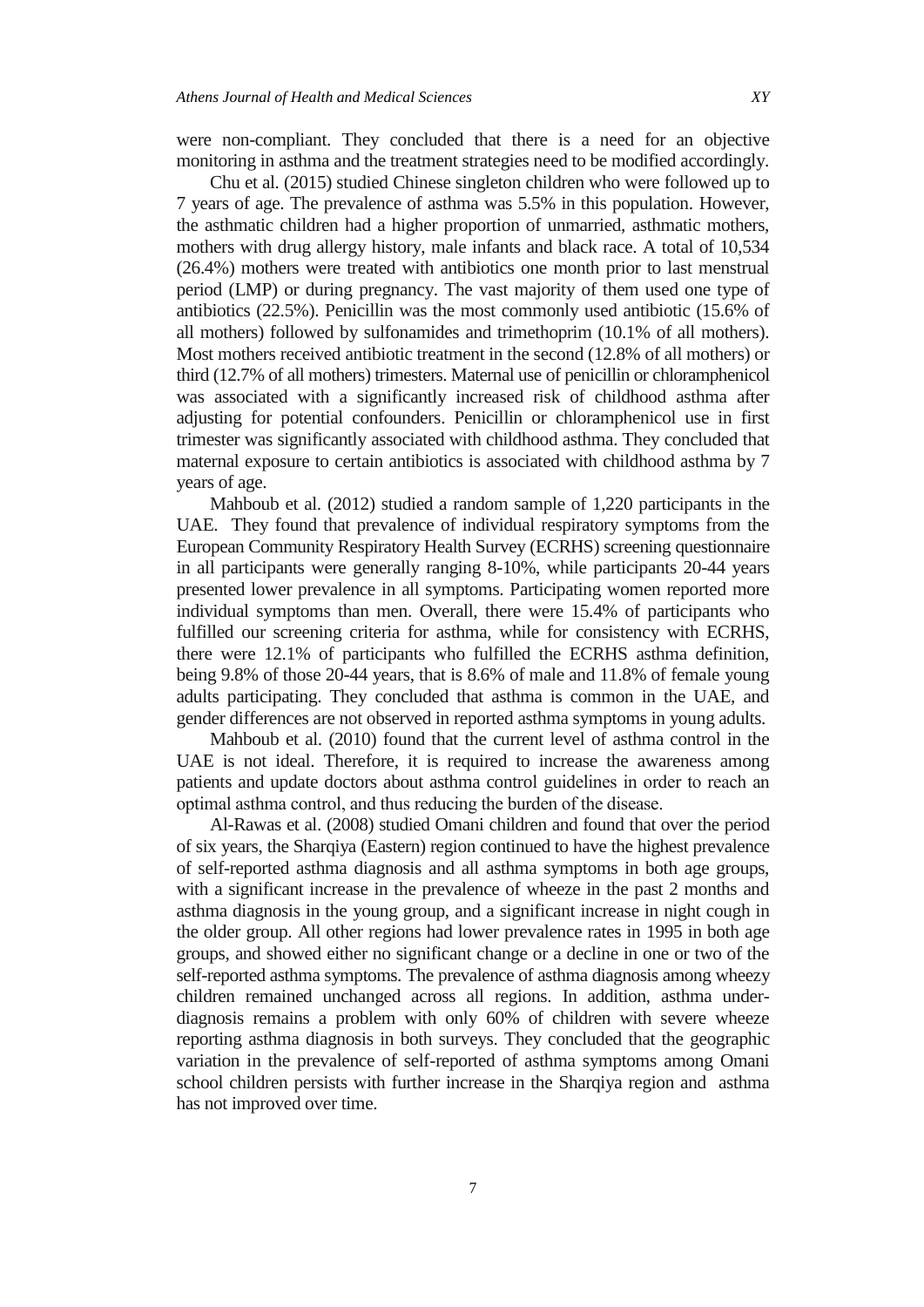Janahi et al. (2006) did a cross-sectional study of 3,283 school children in Qatar living in both urban and rural areas based on ISAAC questionnaire. They found high prevalence of diagnosed asthma (19.8%), allergic rhinitis (30.5%), eczema (22.5%), and chest infection (11.9%). The frequency of asthma, allergic rhinitis, and eczema among parents reflected the same pattern as seen in their children. In general, males had more asthma, allergic rhinitis, and chest infections than females. The prevalence rate of asthma and allergic rhinitis decreased with age. The prevalence rate of asthma was significantly higher in mothers (11.8%) than in fathers (9.0%), in contrast, the frequency of allergic rhinitis symptoms was comparable (mothers, 18.5%; fathers, 17.5%). The prevalence rate of asthma (19.8%) in Qatari schoolchildren was very close to that in the neighboring Gulf country, Oman (20.7%), and higher than in some developing countries. They concluded that the genetic factors related to the high rates of consanguinity may play an important role in the high prevalence rates noted in the Qatari population, but changes in lifestyle and environmental factors cannot be discounted as possible causes of the high prevalence noted in their study.

Desalu et al. (2016) investigated asthma control measurement (ACM) tools in the management of asthma among doctors working in family and internal medicine practice in Nigeria. They found that majority (69.6%) had poor knowledge score of ACM tools. Almost, 26% assessed their patients' level of asthma control and 34 (17.5%) at every visit. Twenty percent have used ACM tools in their consultation, 15.0% of them used GINA defined control while 10 (5.2 %) used asthma control test (ACT). The use of the tools was associated with pulmonologists, having attended CME within six months and graduated within five years prior to the survey. The results highlight the poor knowledge and use of ACM tools and the need to address the knowledge gap.

Al-Harbi et al. (2016) studied Saudi Arabian children and adults and found that the awareness of bronchial asthma questions showed that 67% of total sample thought that it could be a fatal disease, and only 13.2% thought that there is a difference between bronchial asthma and chest allergies in children. Eighty six percent thought that the symptoms of bronchial asthma include dyspnea and nocturnal cough, and 45.7% thought that fever, a runny nose and throat inflammation are not symptoms. Sixty two percent thought that infectious respiratory diseases may increase bronchial asthma progression. Moreover, 40% thought that the use of antibiotics doesn't help in diminishing bronchial asthma complications, and some thought that the patient can stop medication after an acute asthma attack. Thirty four percent thought that inhaled medication for asthma does not cause addiction. They concluded that bronchial asthma knowledge in the Saudi Arabian population is insufficient, and efforts should be carried out to spread bronchial asthma management.

The aim of our study was to determine the prevalence of bronchial asthma in a population in Ras Al-Khaima, the UAE and to assess knowledge of childhood asthma, its symptoms, triggers, prevention, management and education.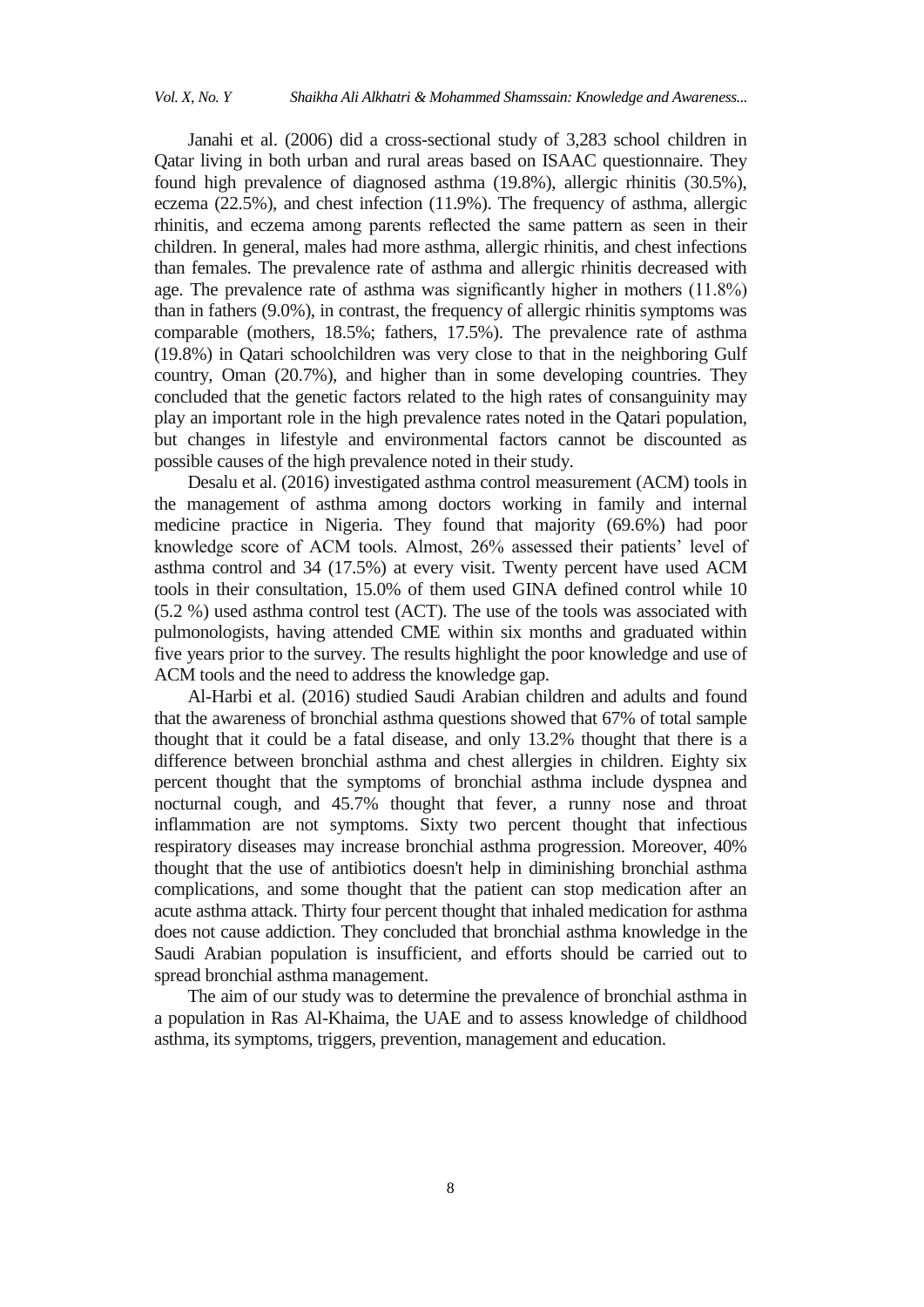#### **Materials and Methods**

# *Study Setting and Design*

This study was a cross-sectional, performed using a Modified Structured Asthma Knowledge Questionnaire in Arabic and English languages, conducted in the city of Ras Al-Khaima in the UAE. A convenience sample was used comprising 663 participants. Participants were randomly selected from both genders males and females and from different age groups and different nationalities. The first author (pharmacist, Master student) has collected the data. All questionnaires have been completed by the participants in their homes. Participation in the study was voluntary, the background of the survey was explained, and the participants signed an informed consent form. Prior to the study, the questionnaire was validated by subject experts for its content and relevance. The questionnaire was field-tested several times on a pilot sample of 85 individuals to clarify any ambiguities and to determine the reliability of the questionnaire.

In our survey, we collected information from local and non-local population. Furthermore, Emiratis were 252 (38%) while the majority of the subjects were Non-Emiratis 411(62%). Almost 73% of the subjects were females and 27.1% were males. On other hand, (66.8%) of our sample were from age group 18 to 30 years old; most of them were students (60.8%).

# *Data Collection*

A self-administered questionnaire was used as a tool to collect the data from the participants. The questionnaire was designed for two objectives: to determine the prevalence of bronchial asthma in Ras Al-Khaima city and to assess the knowledge of childhood asthma, its symptoms, triggers, prevention, management and education. The questionnaire has been divided into four sections: The first section is individuals' demography consisted of age, gender, marital status, education, place of residence, job, if the person suffers from asthma, and whether they have a family member with asthma. The second section covers symptoms, warning signs of asthma, triggers & prevention of asthma. The third section covers asthma management, and the forth section covers self-education and communication about asthma.

#### *Statistical Analysis*

We performed analysis of the demographic data and expressed them in percentages and frequencies using SPSS Version 20. Cronbach's alpha to validate the questionnaire was good  $(0.9 > alpha \geq 0.8)$ . The level of statistical significance was defined as  $P < 0.05$ .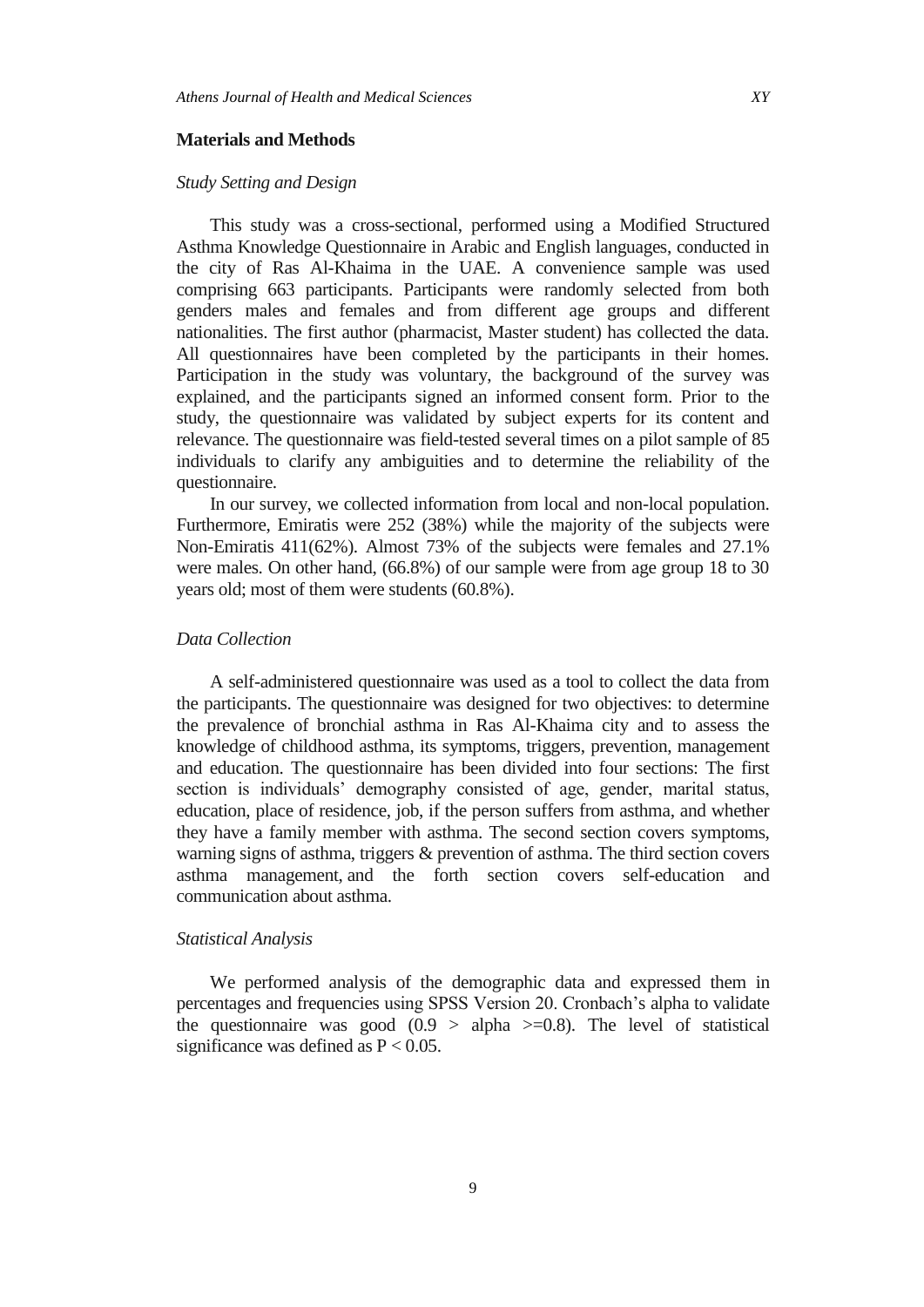## **Results**

# *Demographic and Participants' Characteristics*

Seven hundred questionnaires were distributed among population in Ras Al-Khaima. Six hundred and sixty three 663 were returned making the response rate of 94.7%. Details of demographic characteristics of participants are shown in Table 1.

# *Prevalence of Asthma Among Study Participants*

The prevalence of bronchial asthma among study participants was 8.7% (n=58) and 44.2% of them had family history of asthma (Figure 1, Table 1).

600 Count 400 605 91.25% 200 o No Yes

**Figure 1.** *Prevalence of Bronchial Asthma Among Study Participants*

# Prevalence of bronchial Asthma

| Demographic (n=663) | $\mathbf n$ | (%)        |
|---------------------|-------------|------------|
| Gender:             |             |            |
| Male                | 180         | $(27.1\%)$ |
| Female              | 483         | $(72.9\%)$ |
| Age group:          |             |            |
| < 18                | 74          | $(11.2\%)$ |
| 18-30               | 443         | $(66.8\%)$ |
| > 30                | 146         | (22%)      |
| Marital status:     |             |            |
| Single              | 490         | $(73.9\%)$ |
| Married             | 173         | $(26.1\%)$ |
| Occupation:         |             |            |
| Student             | 403         | $(60.8\%)$ |
| Employed            | 224         | $(33.8\%)$ |
| Non-employed        | 36          | $(5.4\%)$  |

**Table 1.** *Demographic and Social Characteristics of the Participants*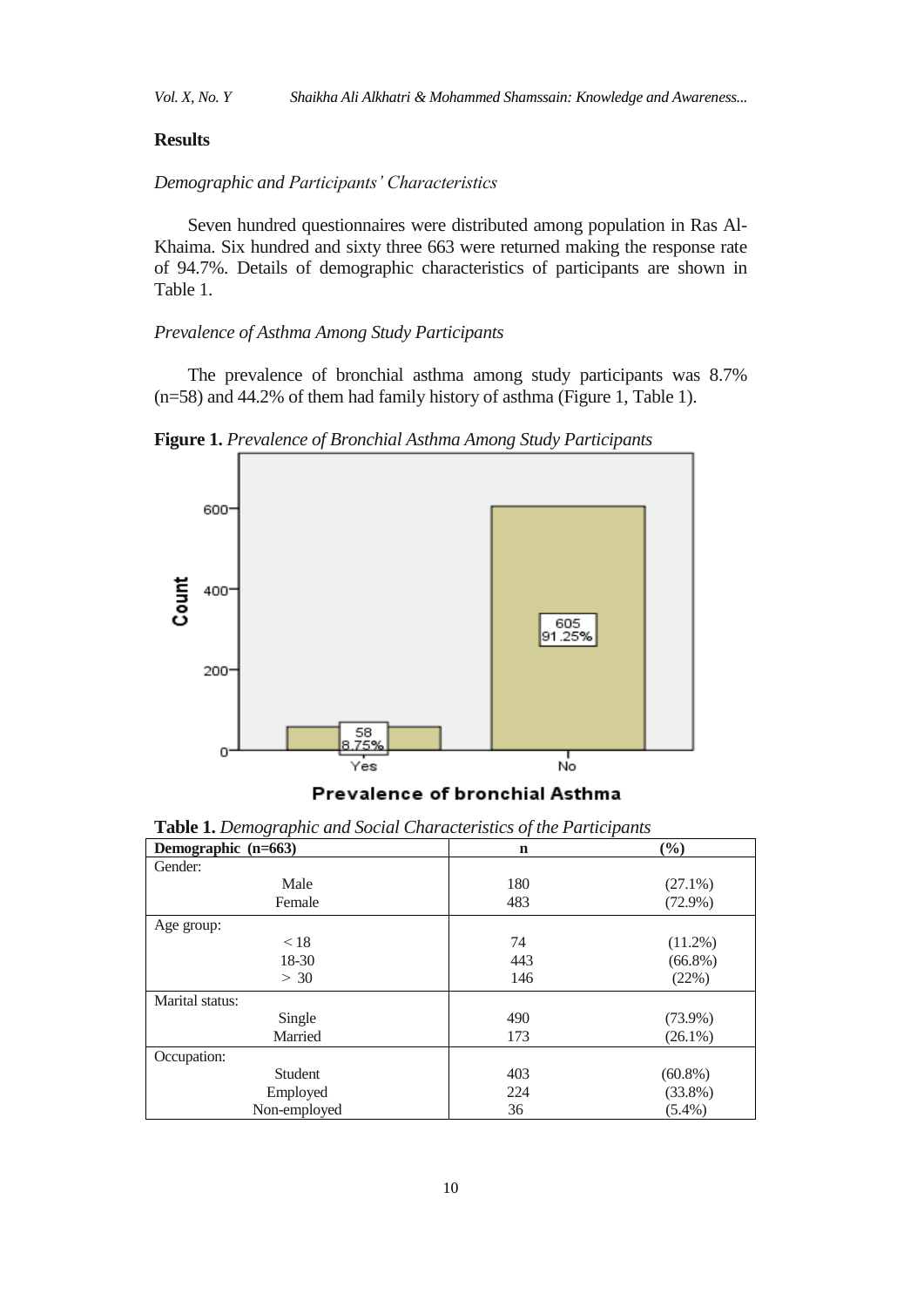| <b>Educational Level:</b>      |     |            |
|--------------------------------|-----|------------|
| Less than university education | 128 | $(19.3\%)$ |
| University education           | 492 | $(74.2\%)$ |
| Post graduate education        | 43  | $(6.5\%)$  |
| Nationality:                   |     |            |
| UAE local                      | 252 | (38%)      |
| Non-UAE Local                  | 411 | (62%)      |
| Place of birth:                |     |            |
| In UAE                         | 403 | $(60.8\%)$ |
| <b>Outside UAE</b>             | 260 | $(39.2\%)$ |
| Suffer from bronchial Asthma:  |     |            |
| <b>Yes</b>                     | 58  | $(8.7\%)$  |
| N <sub>0</sub>                 | 605 | $(91.3\%)$ |
| Family History of Asthma       |     |            |
| Yes                            | 293 | $(44.2\%)$ |
| N <sub>0</sub>                 | 370 | $(55.8\%)$ |

# *Knowledge about Childhood Asthma*

Participant's knowledge about childhood asthma was evaluated using a validated questionnaire consisted of 34 questions categorized under four headings namely childhood asthma, its symptoms, triggers, prevention, management and education. Tables 2-5 present the descriptive analysis of the knowledge of respondents.

Table 2 shows participants knowledge about Asthma symptoms and warning signs. A clear majority of respondents (86.7%) knew that Asthma is a chronic disease with acute exacerbations on exposure to allergens. About 71.3% of the respondents knew the symptoms of asthma and 92% identified dyspnea and nocturnal cough as symptoms of asthma. Genetic, hereditary and environmental factors were identified as important factors in the progression of asthma by 80.7% of the respondents. For important question regarding the difference between asthma and chest allergies in children, only 23.4% of participants correctly answered the question. A considerable proportion of respondents (41.6%) had wrongly answered that fever, runny nose and throat inflammation were symptoms of asthma. Moreover, 79.8% of the respondents were not knowledgeable about Asthma Control Test (ACT).

| <b>Items in Questionnaire</b>                                         | Yes $\left(\frac{9}{6}\right)$ | $\mathrm{No} \left( \frac{9}{6} \right)$ |
|-----------------------------------------------------------------------|--------------------------------|------------------------------------------|
| Do you know the symptoms of asthma?                                   | 473 (71.3%)                    | 190 (28.7%)                              |
| Do you know Asthma Control Test (ACT)?                                | 134 (20.2%)                    | 529 (79.8%)                              |
| Asthma is a chronic disease with acute exacerbations on exposure to   | 575 (86.7%)                    | 88 (13.3)                                |
| allergens.                                                            |                                |                                          |
| Genetic. Hereditary and environmental factors play a role in the      | 535 (80.7%)                    | $12(19.3\%)$                             |
| progression of asthma.                                                |                                |                                          |
| There is a difference between asthma and chest allergies in children. | 508 (76.6%)                    | 15 (23.4%)                               |
| Asthma can be fatal disease.                                          | 483 (72.9%)                    | 18 (27.1%)                               |
| Symptoms of asthma include dyspnea and nocturnal cough.               | 610(92%)                       | 53 (8%)                                  |
| Symptoms of asthma include fever, runny noise.                        | 276 (41.6%)                    | 387 (58.4%)                              |
| Asthma's severe symptoms include children's inability to talk         | 376 (56.7%)                    | 287(43.3%)                               |
| sentences or to lie on their back, aggression, and altered            |                                |                                          |
| consciousness.                                                        |                                |                                          |

**Table 2.** *Symptoms of Childhood Asthma*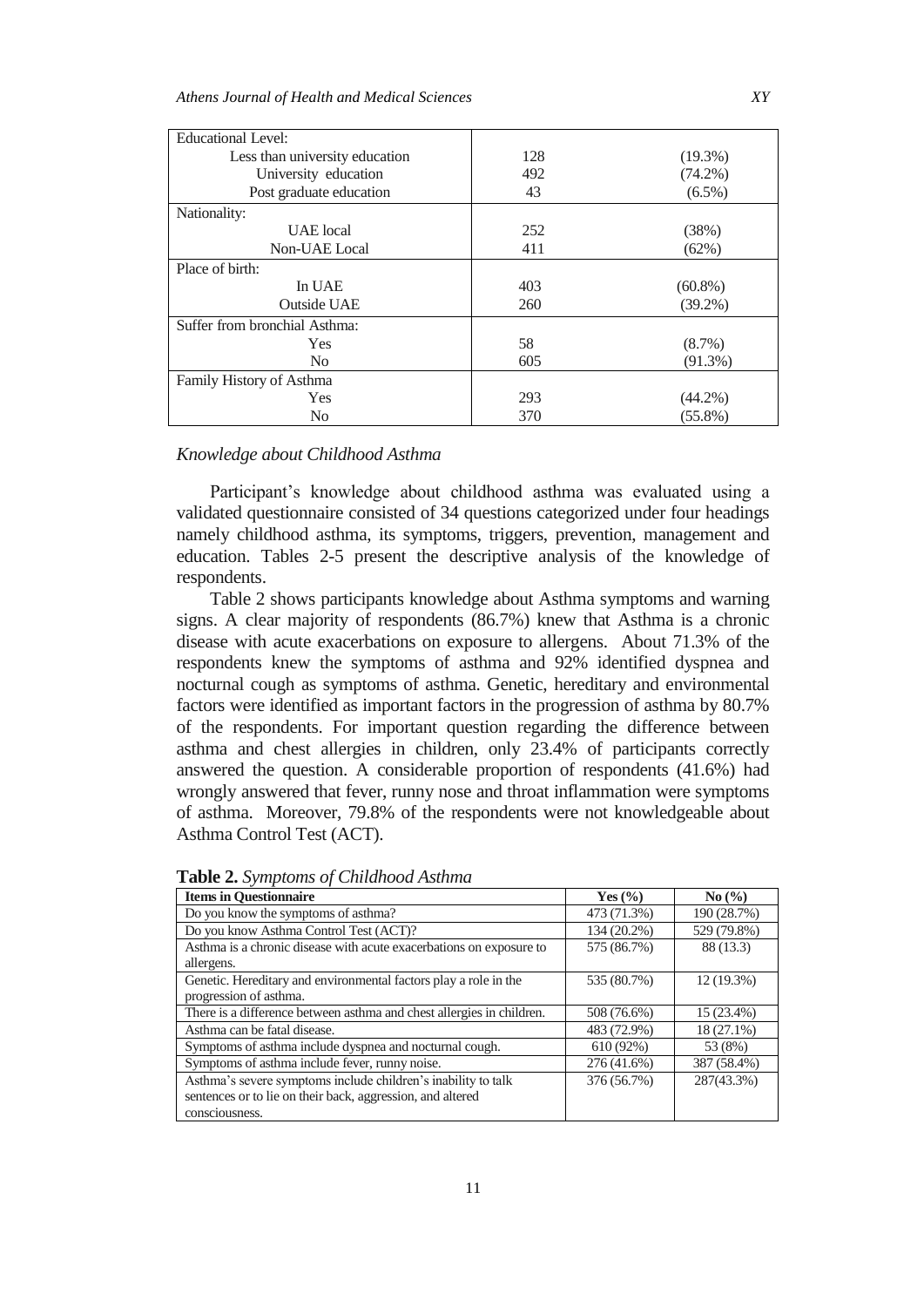Regarding knowledge about asthma triggers (Table 3), our study showed that 57.3% (n=380) knew triggers for asthma, 78.4% (n=520) were knowledgeable about the fact that infectious respiratory diseases increase the chances of asthma progression, 88.4% correctly answered that exposures to sudden changes in environment (dust or cold weather) affect the progression of asthma, 88.8% believed that direct or indirect exposure to cigarette smoke could lead to acute attacks of asthma and 85.4% recognized that exposure to perfumes, incense or paint fumes could lead to acute asthma attacks. Awareness about asthma preventive behaviors was assessed by the question "Do you think that asthmatic patient should avoid sports activities and physical education classes?" Our finding concluded that 47.2% of study participants correctly answered these questions.

| <b>Items in Questionnaire</b>                                                 | Yes $(\% )$ | $\mathrm{No}$ (%) |
|-------------------------------------------------------------------------------|-------------|-------------------|
| Do you know triggers for asthma?                                              | 380 (57.3%) | 283 (42.7%)       |
| Eating fish at an early age helps in Slowing down progress of asthma.         | 309 (46.9%) | 354 (53.4%)       |
| Infectious respiratory diseases increase the chances of asthma progression.   | 520 (78.4%) | 143 (21.6%)       |
| Exposures to sudden changes in environment affect the progression of          | 586 (88.4%) | $77(11.6\%)$      |
| asthma.                                                                       |             |                   |
| Direct or indirect exposure to cigarette smoke could lead to acute attacks of | 589 (88.8%) | 74 (11.2%)        |
| asthma.                                                                       |             |                   |
| Exposure to perfumes incense, or paint fumes could lead to acute asthma       | 566 (85.4%) | 97 (14.6%)        |
| attacks.                                                                      |             |                   |
| An asthmatic child should avoid sports activities and physical education      | 350 (52.8%) | 313 (47.2%)       |
| classes.                                                                      |             |                   |
| Asthmatic children should avoid certain foods such as fish, eggs and          | 265 (40.0%) | 398 (60.0%)       |
| bananas.                                                                      |             |                   |

**Table 3.** *Triggers of Childhood Asthma*

Regarding knowledge about management of childhood asthma (Table 4), 48.0% of the respondents believed that frequent use of antibiotics helps in diminishing the complication of asthma and 73.3% agreed that treatment of asthma in children younger than 6 years of age. Only 37.3% of the respondents had correctly answered that patient can stop taking medication after an acute asthma attack. The knowledge regarding the steam inhalation for asthma treatment was lacking. Almost, 59% of the respondents believed that steam inhalation for treatment of asthma is better than mask or tube. Moreover, 33.5% of respondents considered using mask for patient older than 5 years of age is not necessary. In addition, conflicting findings regarding the inhaled medication and asthma"s prophylactic treatment among respondents were observed. About 43.7% of the respondents believed that inhaled medications for asthma can cause addiction and 59.7% elieved that asthma"s prophylactic treatment can cause dangerous side effect if used without an acute asthma attack.

| <b>Items in Questionnaire</b>                                   | Yes $(\% )$ | $\mathrm{No} \left( \frac{9}{6} \right)$ |
|-----------------------------------------------------------------|-------------|------------------------------------------|
| The frequent use of antibiotics helps in diminishing the        | 318 (48.0%) | 345 (52.0%)                              |
| complication of asthma.                                         |             |                                          |
| An asthmatic patient should constantly follow-up with physician | 596 (89.9%) | $67(10.1\%)$                             |
| for better results.                                             |             |                                          |
| The patient should be educated about how to manage an acute     | 606 (91.4%) | 57 (8.6%)                                |
| asthma attack.                                                  |             |                                          |

**Table 4.** *Management of Childhood Asthma*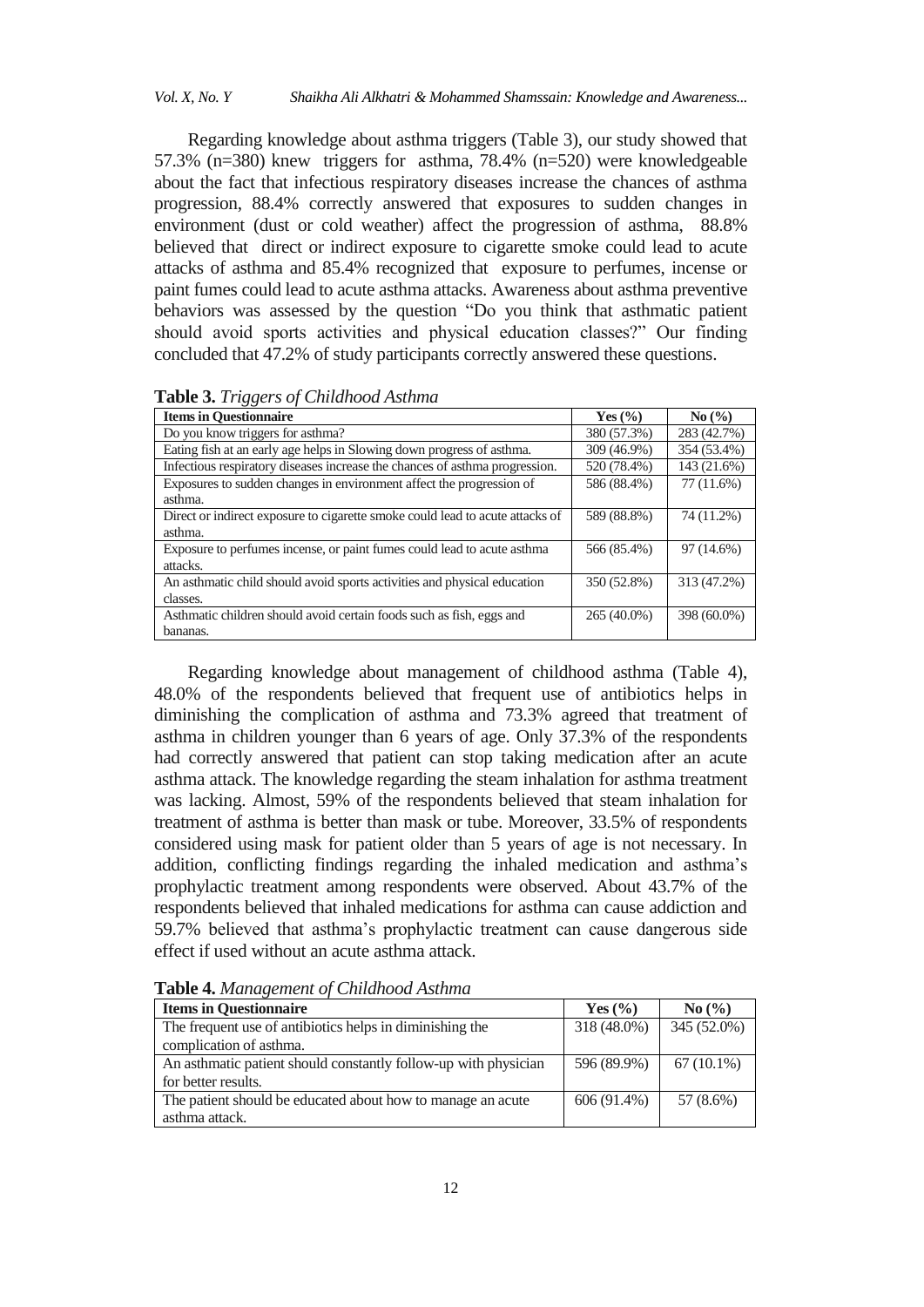| There is no need for treatment of asthma in children younger than    | 177 (26.7%) | 486 (73.3%) |
|----------------------------------------------------------------------|-------------|-------------|
| 6 years of age.                                                      |             |             |
| The patient can stop taking medication after an acute asthma         | 247 (37.3%) | 416 (62.7%) |
| attack (beta-agonists and inhaled steroids).                         |             |             |
| One patient's asthma medication can be used by another               | 148 (22.3%) | 515 (77.7%) |
| asthmatic without a referral to a doctor.                            |             |             |
| Steam inhalation for treatment of asthma is better than mask or      | 390 (58.8%) | 273 (41.2%) |
| tube.                                                                |             |             |
| There is no need for using mask if the patient is older than 5 years | 222 (33.5%) | 414 (66.5%) |
| of age.                                                              |             |             |
| An asthmatic patient can be treated in primary care clinic without   | 342 (51.6%) | 321 (48.4%) |
| referral to a pulmonology clinic, since it's a common disease        |             |             |
| (excluding sever disease).                                           |             |             |
| Inhaled medicines for asthma can cause addiction.                    | 290 (43.7%) | 373 (56.3%) |
| Asthma's prophylactic treatment can cause dangerous side effect      | 396 (59.7%) | 267 (40.3%) |
| if used without an acute asthma attack.                              |             |             |
| Asthma could lead to increased school absenteeism in children.       | 510 (76.9%) | 153(23.1)   |

Regarding the asthma education and communication (Table 5), it can be observed that there was a positive attitude. The overall percentage of correct answers was from 52% to 91.3%. The highest percentage came from the fact that most of participants were aware of the fact that the patient"s physician should inform them about the symptoms of asthma and how to handle the disease. However, 52% of respondents read or did search about the topic of asthma.

**Table 5.** *Asthma Education and Communication*

| <b>Items in Questionnaire</b>                                       | Yes $(\% )$ | No(%)      |
|---------------------------------------------------------------------|-------------|------------|
| The patient's physician should inform him or her about<br>the       | 605 (91.3%) | 58 (8.7%)  |
| symptoms of asthma and how to handle the disease.                   |             |            |
| For better treatment of asthma, specialized centers are required to | 570 (86.0%) | 93 (14%)   |
| provide education and awareness to the patients and the             |             |            |
| community.                                                          |             |            |
| There is a need for including scientific content about asthma in    | 537 (81.0%) | 126 (91%)  |
| student's curricula.                                                |             |            |
| There is a need for creating educative programs for schools, aiming | 561 (84.6%) | 102        |
| to increase awareness about asthma.                                 |             | $(15.4\%)$ |
| Have you ever read or search about the topic of asthma.             | 345 (52.0%) | 318 (48%)  |

#### *Assessment of Knowledge towards Childhood Asthma*

A 34-item questions package was used to assess the knowledge of childhood asthma, its symptoms, triggers, prevention, management and education among population. A correct option was scored 1 while incorrect response was scored zero. A total score of 34 was obtainable. Knowledge scores for participants were calculated and summed up to give the total knowledge score. Knowledge score ranged between 0 and 34. For study participants, the overall mean of knowledge score was  $22.43 \ (\pm 4.1)$ . A score of 70% and above was judged to be good, 50%-69% fair and <50% was poor. In all, 45.6% of the respondents had good Knowledge towards childhood asthma, 46.5% had fair Knowledge while 8% had poor Knowledge (Figures 2 and 3).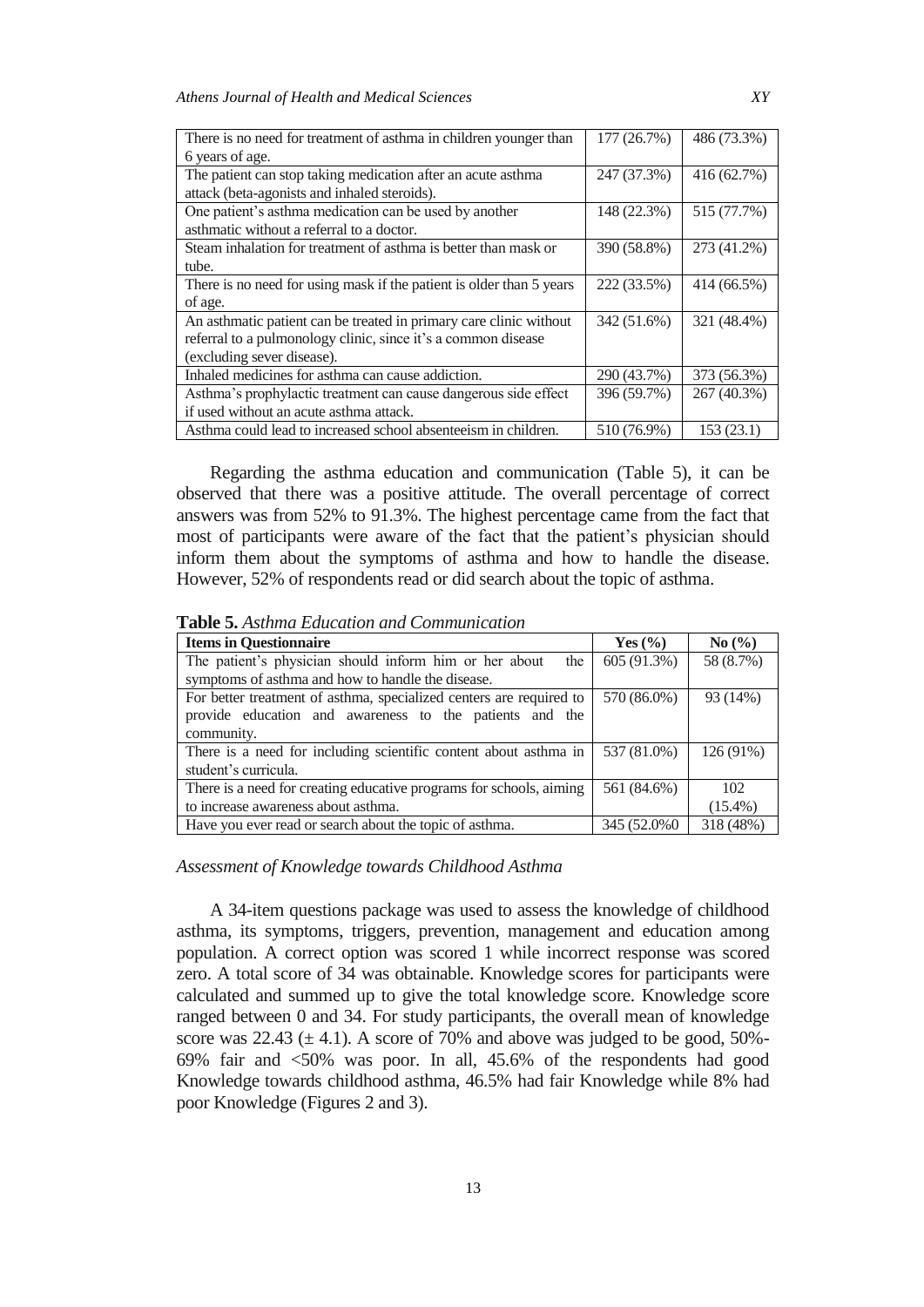**Figure 2.** *Distribution of Participant's Knowledge Category* 



**Figure 3.** *Distribution of Participants' Knowledge Score*



*Association of Demographic Characteristics and Mean Knowledge Score*

The results of questions related to knowledge of Childhood Asthma among participants were analyzed using  $\chi$ 2 test (Tables 8-10). The univariate statistical associations between the mean score of knowledge and socio-demographic characteristics of responders are shown in Tables 6-7. Among the demographic variables, age of the respondents was significantly associated with mean knowledge score  $(P=0.007)$  in which participants with age ranged between 18-30 years scored remarkably better than participants aged 30 years and over (P=0.008). However, no significant difference was found between other age groups.

Also, significant differences  $(P=0.001)$  was found between the respondents in terms of educational level. The results showed that the respondents with university education scored significantly higher than respondents with less than university education (P=0.016) as well as with the respondents with postgraduate education (P=0.021). Non-UAE females who had family member suffers from asthma were characterized with higher mean score of Knowledge and they reach statistical significance (P=0.007), (P=0.001), (P=0.001), respectively.

Comparing mean scores of Knowledge between students, employees and nonemployees, there was no significant difference (P=0.56) between the mean of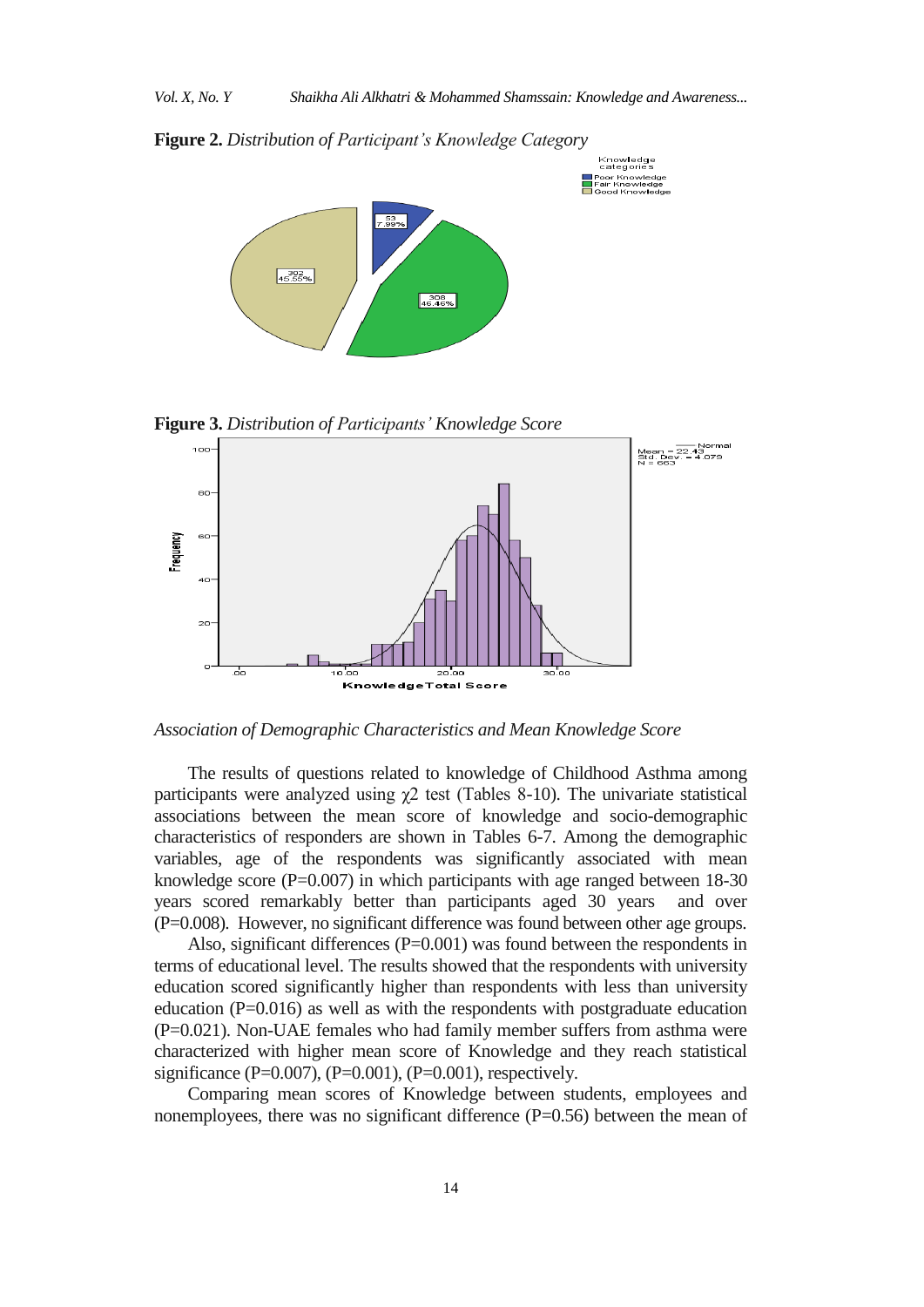3 groups. Similarly, there was no significant difference between single and married participants ( $P=0.375$ ). Furthermore, considering place of birth and being asthmatic patients, the results showed that there was no significant difference among study participants, (P=0.100) and (P=0.158), respectively.

| <b>Knowledge Score</b>   | Mean $\pm$ (S.D)   | <b>F/t Value</b> | Significance (p value) |
|--------------------------|--------------------|------------------|------------------------|
| Gender:                  |                    |                  |                        |
| Males                    | $21.7 \pm (4.5)$   | 2.687            | 0.007                  |
| Females                  | $22.7 \pm (3.8)$   |                  |                        |
| Age Group:**             |                    |                  |                        |
| < 18                     | $22.2 \pm (0.471)$ |                  |                        |
| 18-30                    | $22.7 \pm (0.193)$ | 5.032            | 0.007                  |
| $>30$                    | $21.5 \pm (0.336)$ |                  |                        |
| Marital Status: *        |                    |                  |                        |
| Single                   | $22.56 \pm (4.03)$ | 1.451            | 0.375                  |
| Married                  | $22.04 \pm (4.18)$ |                  |                        |
| Occupation: **           |                    |                  |                        |
| <b>Students</b>          | $22.6 \pm (4.12)$  |                  |                        |
| Employed                 | $22.4 \pm (3.64)$  | 2.896            | 0.56                   |
| Unemployed               | $21.7 \pm (4.14)$  |                  |                        |
| Level of Education: **   |                    |                  |                        |
| Less than University     | $21.6 \pm (3.67)$  |                  |                        |
| University               | $22.7 \pm (4.02)$  | 7.113            | 0.001                  |
| Postgraduate             | $20.9 \pm (5.18)$  |                  |                        |
| Nationality: *           |                    |                  |                        |
| <b>UAE</b> National      | $21.6 \pm (3.69)$  | 3.867            | 0.001                  |
| <b>Non-UAE National</b>  | $22.9 \pm (4.23)$  |                  |                        |
| Place of Birth: *        |                    |                  |                        |
| <b>UAE</b>               | $22.2 \pm (3.92)$  | 1.649            | 0.100                  |
| Non-UAE                  | $22.7 \pm (4.29)$  |                  |                        |
| Asthma Disease: *        |                    |                  |                        |
| Yes                      | $23.15 \pm (3.83)$ | 1.413            | 0.158                  |
| N <sub>0</sub>           | 22.36 $\pm$ (4.09) |                  |                        |
| Asthma Family History: * |                    |                  |                        |
| Yes                      | $23.09 \pm (3.89)$ | 3.739            | 0.001                  |
| No                       | $21.9 \pm (4.14)$  |                  |                        |

**Table 6.** *Factors Affecting Respondent Knowledge Towards Childhood*

\*P < 0.05 is considered significant, \* Independent t test, \*\* One way ANOVA, SD: Standard deviation.

| <b>Table 7.</b> Participants Knowledge on Childhood Asthma Stratified by Their Gender |               |              |                |         |  |  |
|---------------------------------------------------------------------------------------|---------------|--------------|----------------|---------|--|--|
| <b>Ouestion (Correct Response)</b>                                                    | All           | <b>Males</b> | <b>Females</b> | P value |  |  |
| Do you know Asthma Control Test (ACT)                                                 | $134(20.2\%)$ | 46(25.6%)    | 88 (18.2%)     | 0.036   |  |  |
| (Yes)                                                                                 |               |              |                |         |  |  |
| Symptoms of asthma include dyspnea and                                                | $610(92.0\%)$ | 156(86.7%)   | 454 (94.0%)    | 0.002   |  |  |

| (Yes)                                          |             |             |             |       |
|------------------------------------------------|-------------|-------------|-------------|-------|
| Symptoms of asthma include dyspnea and         | 610 (92.0%) | 156 (86.7%) | 454 (94.0%) | 0.002 |
| nocturnal cough (Yes)                          |             |             |             |       |
| Exposures to sudden changes in environment     | 586 (88.4%) | 148 (82.2%) | 438 (90.7%) | 0.002 |
| affect the progression of asthma (Yes)         |             |             |             |       |
| Direct or indirect exposure to cigarette smoke | 589 (88.8%) | 150 (83.3%) | 439 (90.9%) | 0.006 |
| could lead to acute attacks of asthma (Yes)    |             |             |             |       |
| The patient's physician should inform him /    | 596 (89.9%) | 151 (83.9%) | 445 (92.1%) | 0.002 |
| her about the symptoms of asthma (Yes)         |             |             |             |       |
| An asthmatic patient should constantly follow- | 605 (91.3%) | 157 (87.2%) | 448 (92.8%) | 0.025 |
| up with physician for better results (Yes)     |             |             |             |       |
| The patient should be educated about how to    | 606 (91.4%) | 157 (87.2%) | 449 (93.0%) | 0.019 |
| manage an acute asthma attack (Yes)            |             |             |             |       |
| There is no need for treatment of asthma in    | 486 (73.3%) | 116 (64.4%) | 370 (76.6%) | 0.002 |
| children younger than 6 years of age (No)      |             |             |             |       |

\*p <0.05; #Significance; n (%): Frequency (Percentage)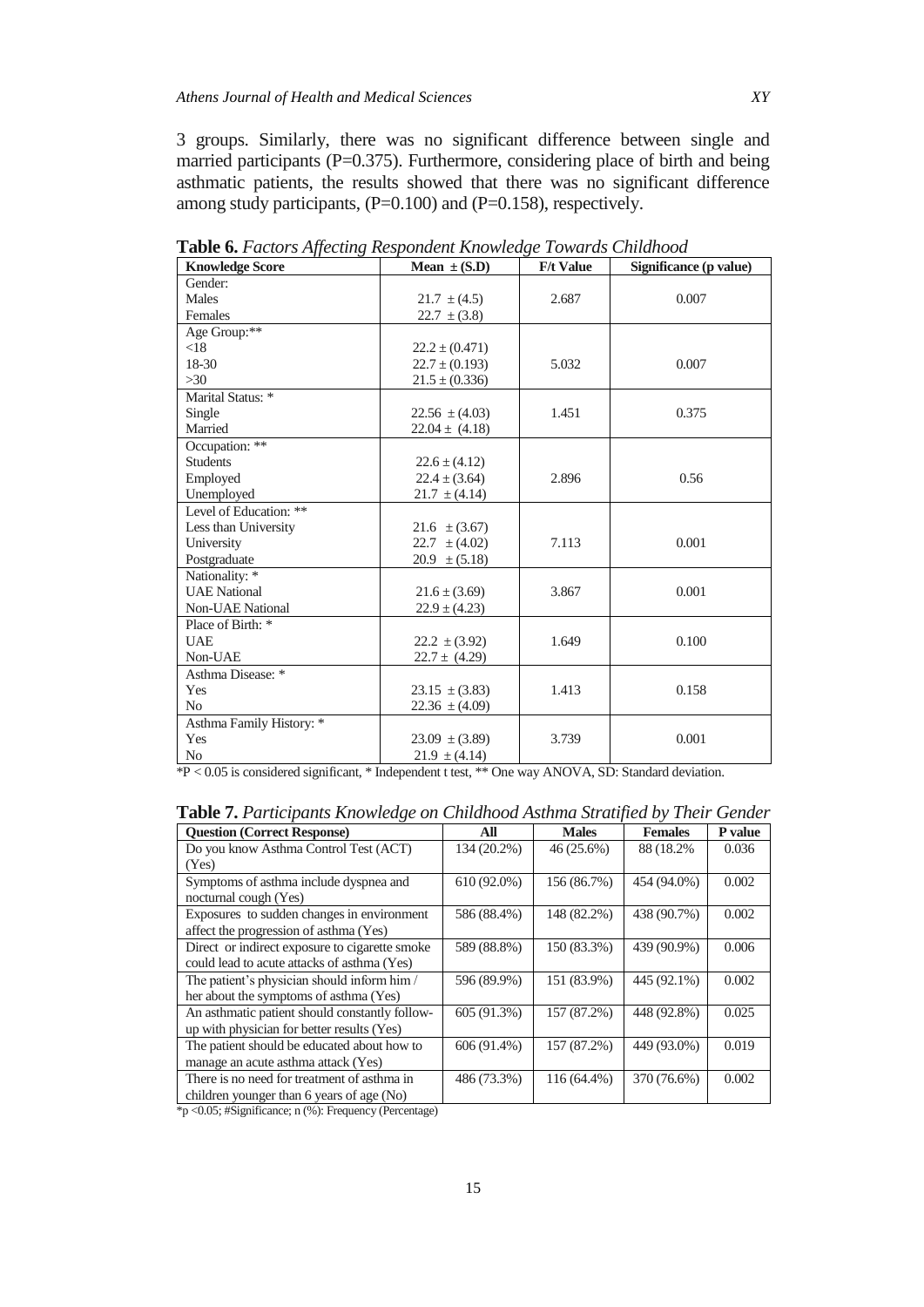*Vol. X, No. Y Shaikha Ali Alkhatri & Mohammed Shamssain: Knowledge and Awareness...* 

| <b>Question (Correct Response)</b> | All         | <18%       | 18-30%      | $>30\%$    | P value |
|------------------------------------|-------------|------------|-------------|------------|---------|
| There is a difference between      | 155 (23.4%) | 29 (39.2%) | 93 (21.0%)  | 33 (22.6%) | 0.003   |
| asthma and chest allergies in      |             |            |             |            |         |
| children (No)                      |             |            |             |            |         |
| Symptoms of asthma include         | 387 (58.4%) | 47 (63.5%) | 274 (61.9%) | 66 (45.2%) | 0.001   |
| fever, runny noise (No)            |             |            |             |            |         |
| The frequent use of antibiotics    | 345 (52.0%) | 39 (52.7%) | 244 (55.1%) | 62(42.5%)  | 0.030   |
| helps in diminishing the           |             |            |             |            |         |
| complications of asthma (No)       |             |            |             |            |         |
| Eating fish at an early age helps  | 309 (46.6%) | 33 (44.6%) | 192 (43.4%) | 84 (57.5%) | 0.011   |
| in slowing down progress of        |             |            |             |            |         |
| asthma (Yes)                       |             |            |             |            |         |
| Asthmatic children should avoid    | 398 (60.0%) | 52 (70.3%) | 289 (65.2%) | 57 (39.0%) | 0.001   |
| certain foods such as fish, eggs   |             |            |             |            |         |
| and bananas (No)                   |             |            |             |            |         |
| There is no need for treatment     | 486 (73.3%) | 57 (77.0%) | 338 (76.3%) | 91 (62.3%) | 0.003   |
| of asthma in children younger      |             |            |             |            |         |
| than 6 years of age $(No)$         |             |            |             |            |         |
| There is no need for using mask    | 402 (60.6%) | 52 (70.3%) | 277 (62.5%) | 73 (50.0%) | 0.005   |
| if the patient is older than 5     |             |            |             |            |         |
| years of age (No)                  |             |            |             |            |         |
| Inhaled medications for asthma     | 344 (51.9%) | 34 (45.9%) | 245 (55.3%) | 65 (44.5%) | 0.043   |
| can cause addiction (No)           |             |            |             |            |         |

**Table 8.** *Participants Knowledge on Childhood Asthma According to Their Gender Stratified by Their Age*

\*p <0.05; #Significance; n (%): Frequency (Percentage)

**Table 9.** *Participants Knowledge on Childhood Asthma According to Their Gender and Stratified by Their Education*

| <b>Ouestion (Correct Response)</b>                                                                        | All         | Less than         | <b>University</b> | Postgraduate | P value |
|-----------------------------------------------------------------------------------------------------------|-------------|-------------------|-------------------|--------------|---------|
|                                                                                                           |             | <b>University</b> |                   |              |         |
| Do you know the symptoms of<br>asthma(Yes)                                                                | 473 (71.3%) | 82 (64.1%)        | 366 (74.4%)       | $25(58.1\%)$ | 0.010   |
| Do you know triggers for asthma(Yes)                                                                      | 380 (57.3%) | 56 (43.8%)        | 302 (61.4%)       | $22(51.2\%)$ | 0.001   |
| Do you know Asthma Control Test<br>(ACT) (Yes)                                                            | 134 (20.2%) | 17 (13.3%)        | 99 (20.1%)        | 18 (41.9%)   | 0.001   |
| Asthma is a chronic disease with acute<br>exacerbations on exposure to allergens<br>(Yes)                 | 575 (86.7%) | 103 (80.5%)       | 439 (89.2%)       | 33 (76.7%)   | 0.005   |
| There is a difference between asthma<br>and chest allergies in children (No)                              | 155 (23.4%) | 40 (31.3%)        | $100(20.3\%)$     | 15 (34.9%)   | 0.006   |
| ymptoms of asthma include dyspnea<br>and nocturnal cough (Yes)                                            | 610 (92.0%) | 112 (87.5%)       | 461 (93.7%)       | 37 (86.0%)   | 0.023   |
| Symptoms of asthma include fe fever,<br>runny noise (No)                                                  | 387 (58.4%) | 64 (50.0%)        | 308 (62.6%)       | 15 (34.9%)   | 0.001   |
| The frequent use of antibiotics helps in<br>diminishing the complications of<br>asthma (No)               | 345 (52.0%) | 48 (37.5%)        | 281 (57.1%)       | 16 (37.2%)   | 0.001   |
| An asthmatic patient should constantly<br>follow-up with physician for better<br>results (Yes)            | 596 (89.9%) | 110 (85.9%)       | 451 (91.7%)       | 35 (81.4%)   | 0.026   |
| There is no need for treatment of<br>asthma in children younger than 6<br>years of age (No)               | 486 (73.3%) | 82 (64.1%)        | 382 (77.6%)       | 22 (51.2%)   | 0.001   |
| The patient can stop taking medication<br>after an acute asthma attack (Yes)                              | 247 (37.3%) | $62(48.4\%)$      | 169 (34.3%)       | 16 (37.2%)   | 0.013   |
| One patient's asthma medication can<br>be used by another asthmatic, without<br>referral to a doctor (No) | 515 (77.7%) | $100(78.1\%)$     | 390 (79.3%)       | $25(58.1\%)$ | 0.006   |

\*p <0.05; #Significance; n (%): Frequency (Percentage)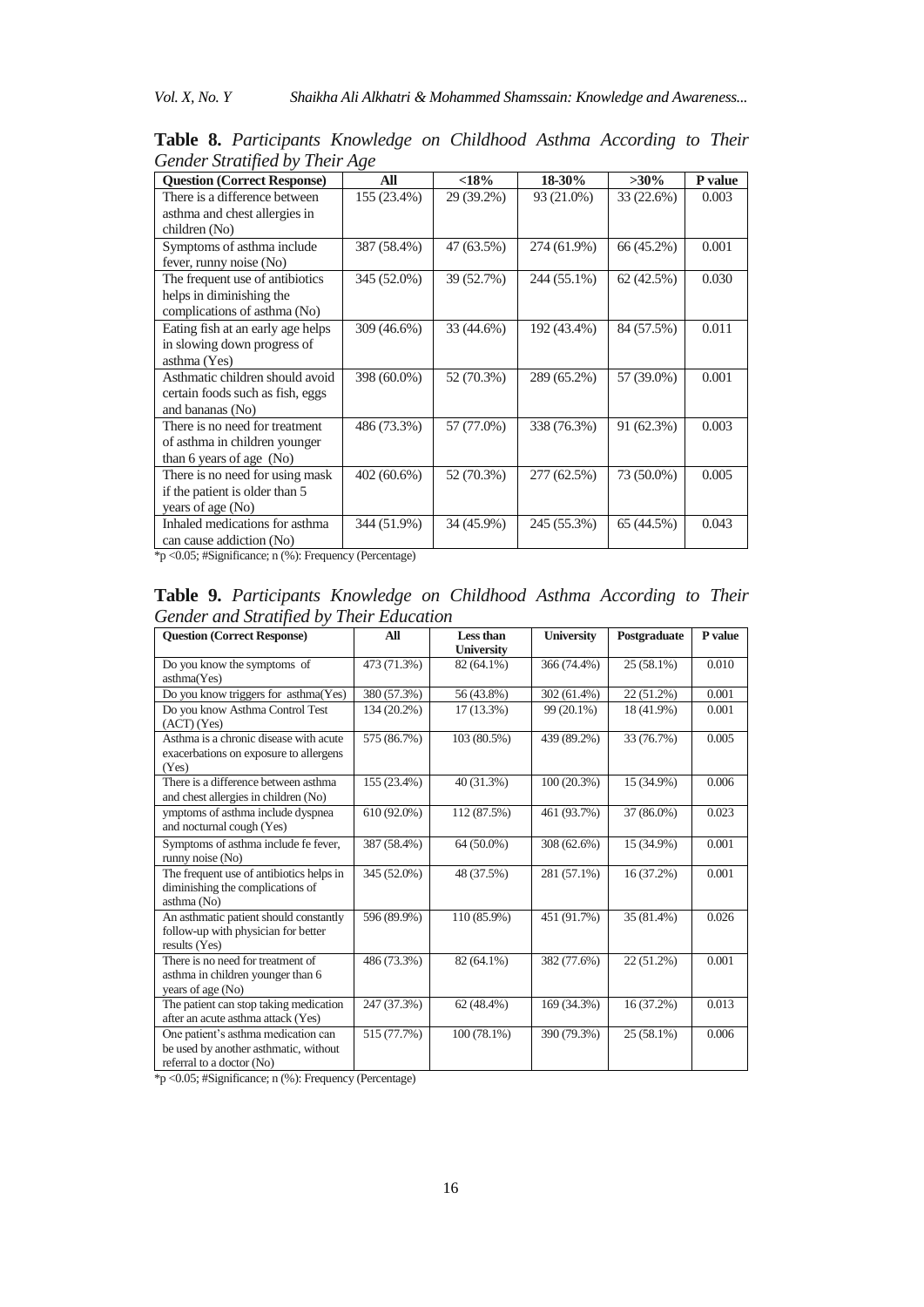| <b>Question (Correct Response)</b>                                                                                  | $\mathbf{All}$ | <b>UAE National</b>      | Non-UAE     | P value |
|---------------------------------------------------------------------------------------------------------------------|----------------|--------------------------|-------------|---------|
|                                                                                                                     |                | $\frac{0}{0}$            | National %  |         |
| Do you know the symptoms of asthma<br>(Yes)                                                                         | 473 (71.3%)    | $\overline{160}$ (63.5%) | 313 (76.2%) | 0.001   |
| Do you know triggers for asthma (Yes)                                                                               | 380 (57.3%)    | 126 (50.0%)              | 254 (61.8%) | 0.003   |
| Asthma is a chronic disease with acute<br>exacerbations on exposure to allergens<br>(Yes)                           | 575 (86.7%)    | 205 (81.3%)              | 370 (90.0%) | 0.001   |
| There is a difference between asthma and<br>chest allergies in children (No)                                        | 155 (23.4%)    | 73 (29.0%)               | 82 (20.0%)  | 0.008   |
| Symptoms of asthma include fever, runny<br>noise(No)                                                                | 387 (58.4%)    | 123 (48.8%)              | 264 (64.2%) | 0.001   |
| The frequent use of antibiotics helps in<br>diminishing the complication of asthma<br>(N <sub>0</sub> )             | 345 (52.0%)    | 97 (38.5%)               | 248 (60.3%) | 0.001   |
| Eating fish at an early age helps in slowing<br>down progress of asthma (Yes)                                       | 309 (46.6%)    | 133 (52.8%)              | 176 (42.8%) | 0.013   |
| Exposure to perfumes, incense or paint<br>fumes could lead to acute asthma attacks<br>(Yes)                         | 566 (85.4%)    | 224 (88.9%)              | 342 (83.2%) | 0.045   |
| An asthmatic children should avoid sports<br>activities and physical education classes<br>(NO)                      | 313 (47.2%)    | 96 (38.1%)               | 217 (52.8%) | 0.001   |
| Asthmatic children should avoid certain<br>foods, such as fish, eggs and bananas (No)                               | 398 (60.0%)    | 110 (43.7%)              | 288 (70.1%) | 0.001   |
| There is no need for treatment of asthma in<br>children younger than 6 years of age (No)                            | 486 (73.3%)    | 164 (65.1%)              | 322 (78.3%) | 0.001   |
| The patient can stop taking medication<br>after an acute asthma attack (beta-agonists<br>and inhaled steroids (Yes) | 247 (37.3%)    | 117 (46.4%)              | 130 (31.6%) | 0.001   |
| One patient's asthma medication can be<br>used by another asthmatic, without<br>referral to a doctor (No)           | 515 (77.7%)    | 184 (73.0%)              | 331 (80.5%) | 0.024   |
| Steam inhalation for treatment of asthma is<br>better than mask or tube (No)                                        | 236 (35.6%)    | 73 (29.0%)               | 163 (39.7%) | 0.005   |
| Inhaled medications for asthma can cause<br>addiction (No)                                                          | 344 (51.9%)    | 117 (46.4%)              | 227 (55.2%) | 0.028   |
| Have you ever read or search about the<br>topic of asthma (Yes)                                                     | 345 (52.0%)    | 115 (45.6%)              | 230 (56.0%) | 0.010   |

**Table 10.** *Participants Knowledge on Childhood Asthma Stratified by Their Nationality*

\*p <0.05; #Significance; n (%): Frequency (Percentage)

## **Discussion**

Most of the participants have a good level of knowledge of asthma. The UAE considered as one of the most countries in the gulf that attracts people from different nationalities. Our community has a great mixture of people from more than 40 countries from all over the world. Every individual comes from a different culture with a variety of disease awareness and knowledge.

A study have recorded that the prevalence of asthma among school children in UAE was 13.6% (Bener et al. 1994), while an ISAAC center reported a prevalence of physician-diagnosed asthma of 13% in 3,200 children aged 6-13 years in the seven Emirates of the UAE (Al-Maskari et al. 2000, Mahboub et al. 2012). Another study was conducted in asthmatic patients in the UAE (Mahboub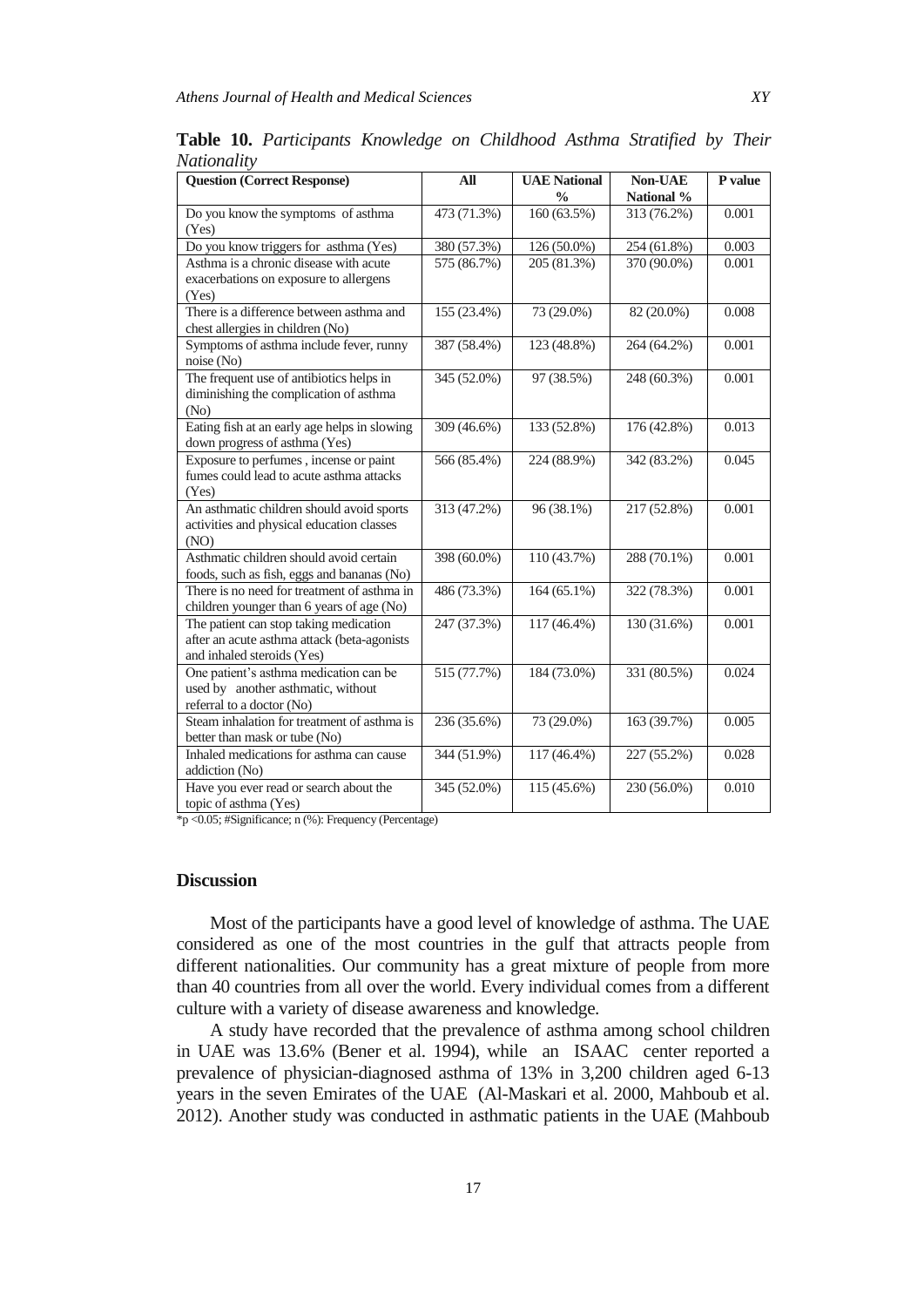et al. 2010) showed that 64% of sudden severe attacks of asthma were reported in 2009. About 53% of the children and 17.1% of the adults missed school and work, while 17.8% ever owned a peak flow meter and 30% ever had a lung function test. Similarly, 17% had scheduled follow-up and 66% were followed-up by general practitioners. Researchers should use their research knowledge transfer of their results to physicians and consultants. After all, researchers should use their research knowledge transfer of their results to physicians and consultants.

# *Triggers for Asthma*

In our study majority of respondents knew that Asthma is a chronic disease with acute exacerbations on exposure to allergens. A previous study in Saudi Arabia has obtained nearly the same results (Al-Harbi et al. 2016). A study done in Spain on 7,494 teachers showed that 6.8% of teachers were capable of pointing out the three main symptoms of asthma (Varela et al. 2016). Genetic, hereditary and environmental factors were identified as important factors in the progression of asthma by 80.7% of the respondents which have been proven in many studies on families and twins that genetic plays an important role in the development of asthma and allergy (Lawrence et al. 1994). On other hand, a study done in turkey revealed that 51.1% knew asthma is a genetic disease and 58% said it is not an infectious disease (Yıldız et al. 2013). Additionally, only 23.4% answered the question if there is difference between asthma and chest allergies in children. A considerable proportion of respondents (41.6%) wrongly answered that fever, runny nose and throat inflammation were symptoms of asthma. Moreover, 79.8% of the respondents were not knowledgeable about Asthma Control Test (ACT).

Regarding the participants knowledge about asthma triggers, our study showed that 57.3% knew the triggers for asthma, 78.4% were knowledgeable about the fact that infectious respiratory diseases increase the chances of asthma progression, 88.4% correctly answered that exposures to sudden changes in environment (dust or cold weather) affect the progression of asthma, 88.8% believed that direct or indirect exposure to cigarette smoke could lead to acute attacks of asthma and 85.4% recognized that exposure to perfumes, incense or paint fumes could lead to acute asthma attack. Nearly similar finding has been shown in another study; 87% thought the same (Al-Harbi et al. 2016). Also, in another study done in Saudi Arabia (BinSaeed 2014) showed that 86.1% thought that smoking harms children with asthma, 47.2% of study participants have correctly answered a question if asthmatic patient should avoid sport activities and physical education classes.

# *Management of Childhood*

In our study, regarding the knowledge of management, 48% of the respondents believed that frequent use of antibiotics helps in diminishing the complication of asthma. However, 40.8% of parents in the Saudi Arabian study (Al-Harbi et al. 2016) had the same thought. Many studies conducted world-wide suggested that antibiotic consumption in children was associated with an increased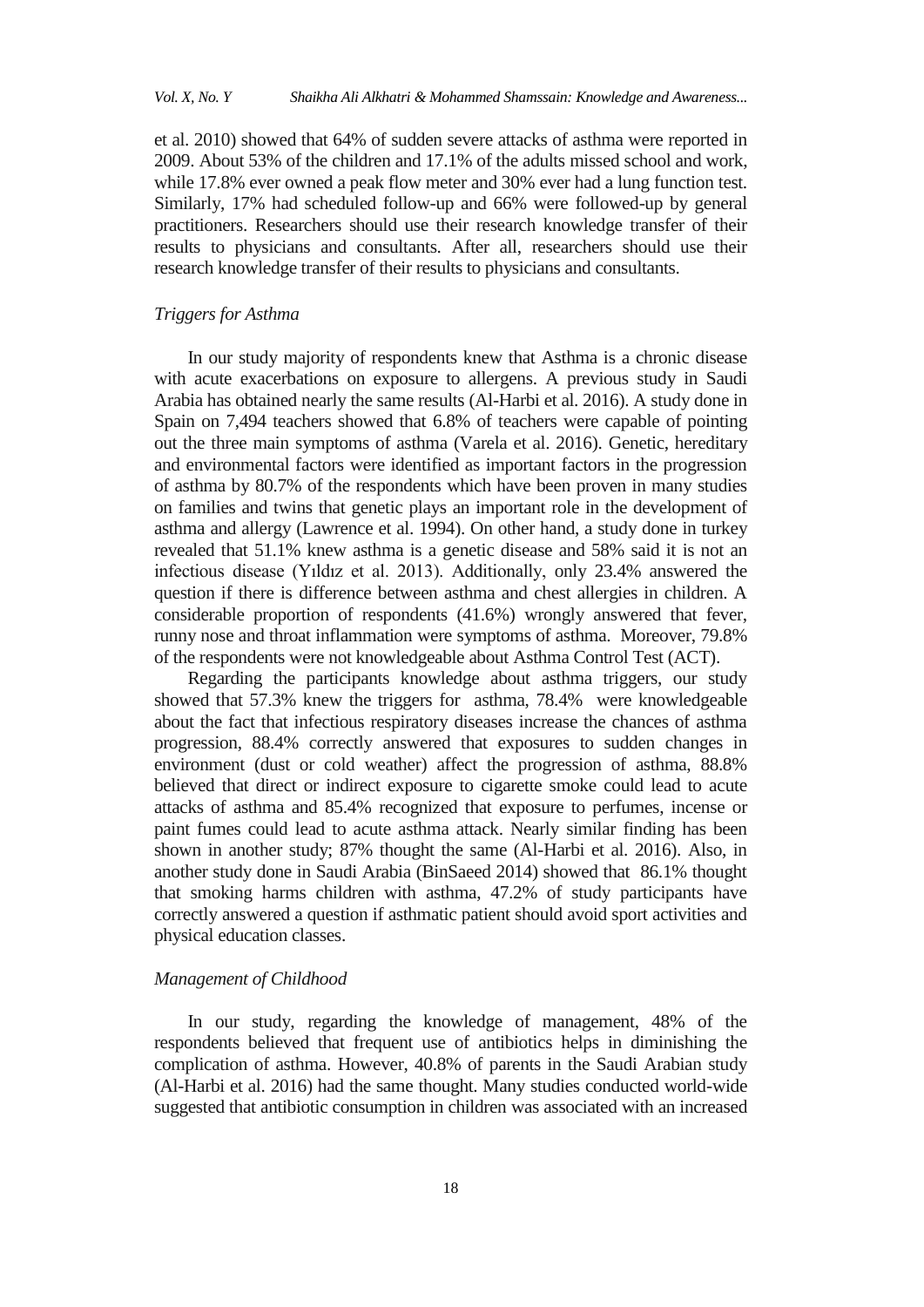risk of childhood asthma (Kummeling et al. 2007, Alm et al. 2008, Khalkhal et al. 2014). Moreover, 73.3% agreed with treatment of asthma in children younger than 6 years of age. On other hand, 37.3% of the respondents had correctly answered that patient can stop taking medication after an acute asthma attack. But what clearly lacking, was the knowledge regarding the steam inhalation for asthma treatment in which 58.8% of the respondents believed that steam inhalation for treatment of asthma is better than mask or tube. Moreover, 33.5% of respondents considered using mask for patient older than 5 years of age is not necessary.

There are conflicting reports regarding the inhaled medication and Asthma"s prophylactic treatment among respondents. About 43.7% of the respondents in our study believed that inhaled medications for asthma can cause addiction. On the other hand, in the another study (BinSaaed 2014), the answer to the question whether asthma medications caused drug dependency, only 27% answered "No" while 55.2% said "they do not know".

### *Asthma Education and Communication*

In the present study, the overall percentage of correct answers on asthma education and communication were between 52% and 91%. The highest percentage showed that most of participants were aware of the fact that the patient's physician should inform them about the symptoms of asthma and how to handle the disease which indicate that Ras Al-Khaima society have a good knowledge . However, 52% of our respondents searched about the topic of asthma while 55.2% of the Saudi study (Al-Harbi et al. 2016) sample was familiar with asthma.

# *Association between Demographic Characteristics and Mean Knowledge Score*

In the present study, among the demographic variables, age of the respondents was observed to be significantly associated with mean knowledge score (P=0.007) in which participants with age ranged between 18-30 years scored remarkably better than participants aged 30 years and over (P=0.008). Similar results have been found in previous study (Al-Harbi 2016); asthma knowledge was very highly significant with age (P<0.001, CI [−0.60, 1.41]), illustrating that the higher the age group the higher the awareness score. However, no significant difference was found between other age groups.

Also, in the present study, significant differences (P=0.001) was found between the respondents in terms of educational level. The results showed that the respondents with university education scored significantly higher than respondents with less than university education  $(P=0.016)$  as well as with the respondents with postgraduate education  $(P=0.021)$ . Non-UAE females who had family member suffers from asthma were characterized by higher mean score of knowledge which was significant. The results indicate that non-UAE national have more knowledge than the UAE national as they came from different background. The present study confirms the Iraqi study (Mohammed et al. 2020) who found that there was a significant correlation between level of education of parents and score of Asthma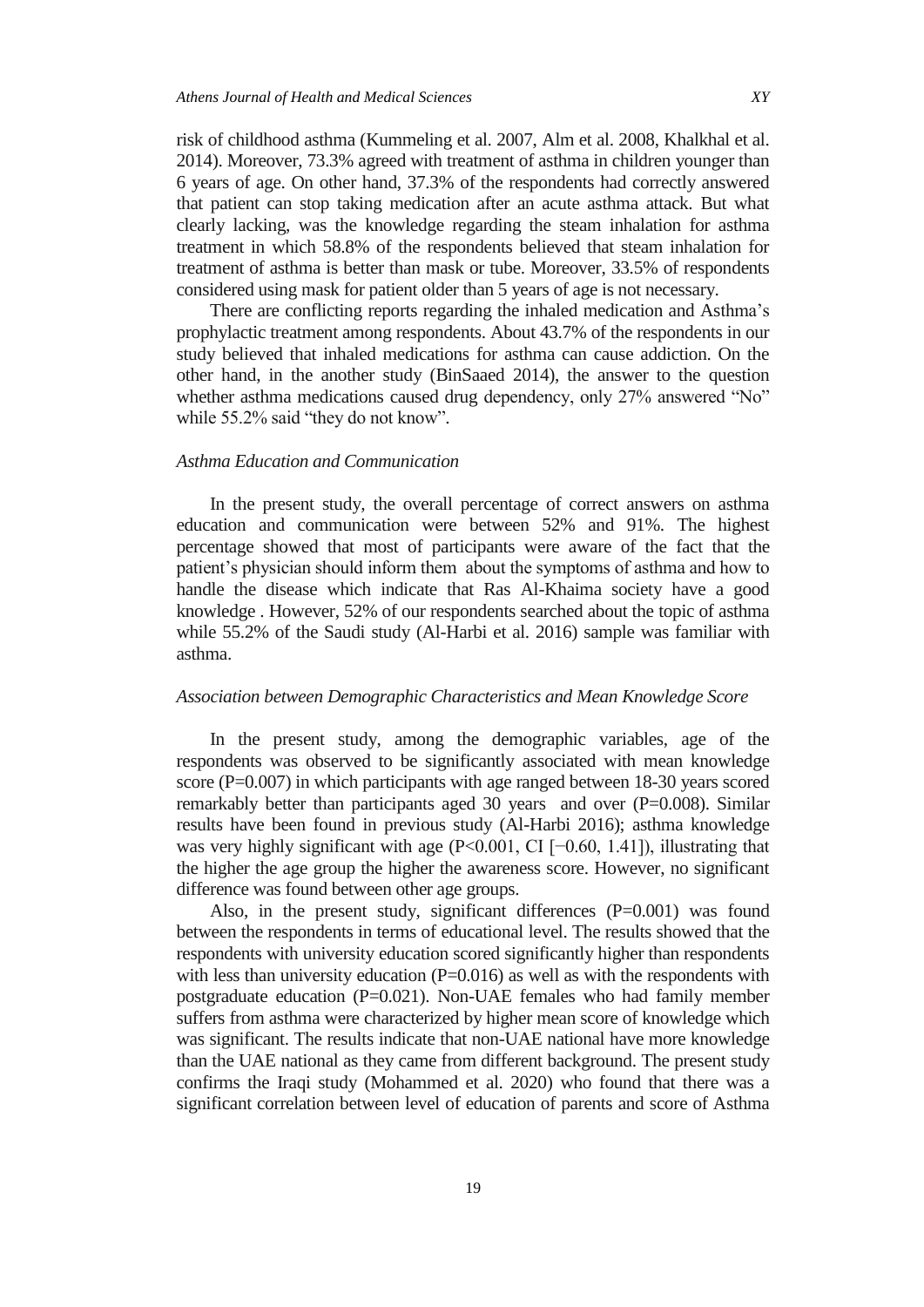Knowledge Questionnaire, as the parents present with higher education can obtain knowledge easier.

A recent study (Fasola et al. 2022) have used Latent Class Analysis (LCA) in mothers and concluded that LCA can help discover underlying mother profiles and plan targeted educational interventions. However, the severity of asthma was found to be significantly associated with the attitude and practice of mothers (Noureddin et al. 2019). Thus, sustained efforts are required to increase knowledge about all dimensions of asthma and its management among patients and to disperse myths and misguided judgments regarding the disease and its treatment.

## **Conclusion**

The childhood asthma knowledge among the Ras Al-Khaima population in the UAE is quiet good which indicates the importance of the role of the Ministry of Health in the UAE in educational programmes to improve asthma knowledge and awareness. Moreover, the population age group above 30 years old had lack of asthma knowledge which is important to improve their awareness about childhood asthma because it enhances their understanding of this disease which will reflect on people who interact with children in order to recognize asthma. On other hand, attracting attention to childhood asthma and its consequences will promote collaboration among the health care, social, education and environmental service sectors and policy makers.

Furthermore, Educational programmes must cover all age groups in the society starting from parents, caregivers, students and patients. Also, educational programmes must be held for physicians and nurses on patient satisfaction and use of health services.

#### **Acknowledgments**

The authors would like to thank all subjects, schools, parents and coordinators that took part in the study.

## **References**

- Akcay A, Tamay Z, Duksal F, Celtik C, Ergin A, Guler N (2014) Asthma knowledge level of child daycare center teachers' in Istanbul, Turkey. *Minerva Pediatrica* 66(4): 297–305.
- Al-Harbi S, Al-Harbi AS, Al-Khorayyef A, Al-Qwaiee M, Al-Shamarani IA, Al-Aslani W, et al. (2016) Awareness regarding childhood asthma in Saudi Arabia. *Annual Thoracic Medicine* 11(1): 60–65.
- Al-Harbi SA, Kobeisy SAN, AlKhater SA, Alharbi AS, Alqwaiee MM, Alotaibi FN, et al. (2020) Childhood asthma awareness in Saudi Arabia: five-year follow-up study*. Asthma and Allergy* 13(Oct): 399–407.
- Al-Khamis ZN, Hashim SA (2019) Awareness of asthma and its management in primary school teachers in Eastern Province. *Journal of Family Medicine and Primary Care* 8(7): 2554.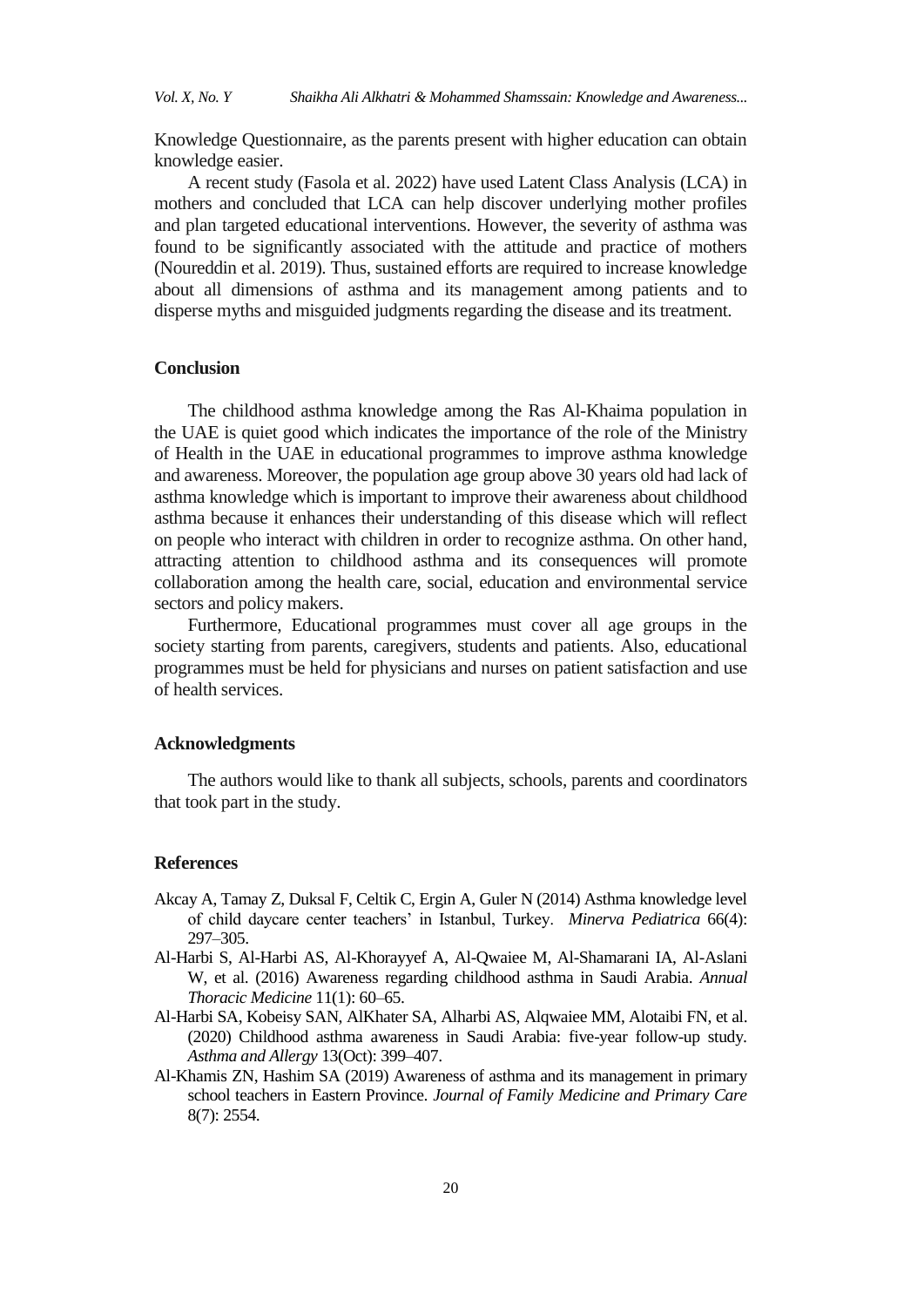- Al-Maskari F, Bener A, Al-Kaabi A, Al-Suwaidi N, Norman N, Brebner J (2000) Asthma and respiratory symptoms among school children in United Arab Emirates*. Allergy and Immunology* 32(4): 159–163.
- Al-Rawas OA, Bazdawi M, Al-Riyami S, Al-Kindy H, Al-Maniri AA, Al-Riyami AA (2008) Regional variation in the prevalence of asthma symptoms among Omani school children. *Sultan Qaboos University Medical Journal* 8(2): 157–164.
- Al-Rawas OA, Al-Maniri AA, Al-Riyami BM (2009) Home exposure to Arabian incense (bakhour) and asthma symptoms in children: a community survey in two regions in Oman. *BMC Pulmonary Medicine* 9(23): 23.
- Alm B, Erdes L, Mollborg P, Pettersson R, Norvenius SG, Aberg N, et al. (2008) Neonatal antibiotic treatment is a risk factor for early wheezing. *Pediatrics* 121(4): 697–702.
- Bener A, Abdulrazzaq YM, Debuse P, Al-Mutawwa J (1994) Prevalence of asthma among Emirates school children*. European Journal of Epidemiology* 10(Jun): 271–278.
- Bergmann RL, Diepgen TL, Kuss O, Bergmann KE, Kujat J, Dudenhausen JW, et al. (2002) Breastfeeding duration is a risk factor for atopic eczema*. Clinical and Experimental Allergy* 32(2): 205–209.
- BinSaeed AA (2014) Caregiver knowledge and its relationship to asthma control among children in Saudi Arabia. *Journal of Asthma* 51(8): 870–875.
- Burke W, Fesinmeyer M, Reed K, Hampson L, Carlsten C (2003) Family history as a predictor of asthma risk. *American Journal of Preventive Medicine* 24(2): 160–169.
- Businco L, Marchetti F, Pellegrini G, Perlini R (1983) Predictive value of cord blood IgE levels in 'at-risk' newborn babies and influence of type of feeding. *Clinical Allergy* 13(6): 503–508.
- Chu S, Yu H, Chen Y, Chen Q, Wang B, Zhang J ( 2015) Periconceptional and gestational exposure to antibiotics and childhood asthma. *PloS One* 10(10): e0140443.
- Desalu OO, Onyedum CC, Adeoti AO, Ozoh OB, Fadare JO (2016) Knowledge and use of asthma control measurement tools in the management of asthma: a survey of doctors working in family and internal medicine practice in Nigeria*. African Health Sciences* 16(2): 480–489.
- Devereux G, Barker RN, Seaton A (2002) Antenatal determinants of neonatal immune responses to allergens*. Clinical and Experimental Allergy* 32(1): 43–50.
- Dezateux C, Stocks J, Dundas I, Fletcher ME (1999) Impaired airway function and wheezing in infancy: the influence of maternal smoking and a genetic predisposition to asthma. *American Journal of Respiratory and Critical Care Medicine* 159(2): 403–410.
- Erzen D, Carriere KC, Dik N, Mustard C, Roos LL, Manfreda J, et al. (1997) Income level and asthma prevalence and care patterns. *American Journal of Respiratory and Critical Care Medicine* 155(3): 1060–1065.
- Fasola S, Malizia V, Ferrante G, Licari A, Montalbano L, Cilluffo G, et al. (2022) Asthma related knowledge and practices among mothers of asthmatic children: a latent class analysis. *International Journal of Environmental Research and Public Health* 19(5): 2539.
- Frey U, Kuehni C, Roiha H, Cernek M, Reinmann B, Wildhaber J, et al. (2004) Maternal atopic disease modifies effects of pre-natal risk factors on exhaled nitric oxide in infants. *American Journal of Respiratory and Critical Care Medicine* 170(3): 260– 265.
- Gazotti MR, Nascimento OA, Montealegre F, Fish J, Jardim JR (2013) Level of asthma control and its impact on activities of daily living in asthma patients in Brazil. *Journal Brasileiro de Pneumologia* 39(5): 532–538.
- Gdalevich M, Mimouni D, Mimouni M (2001) Breast-feeding and the risk of bronchial asthma in childhood: a systematic review with meta-analysis of prospective studies*.*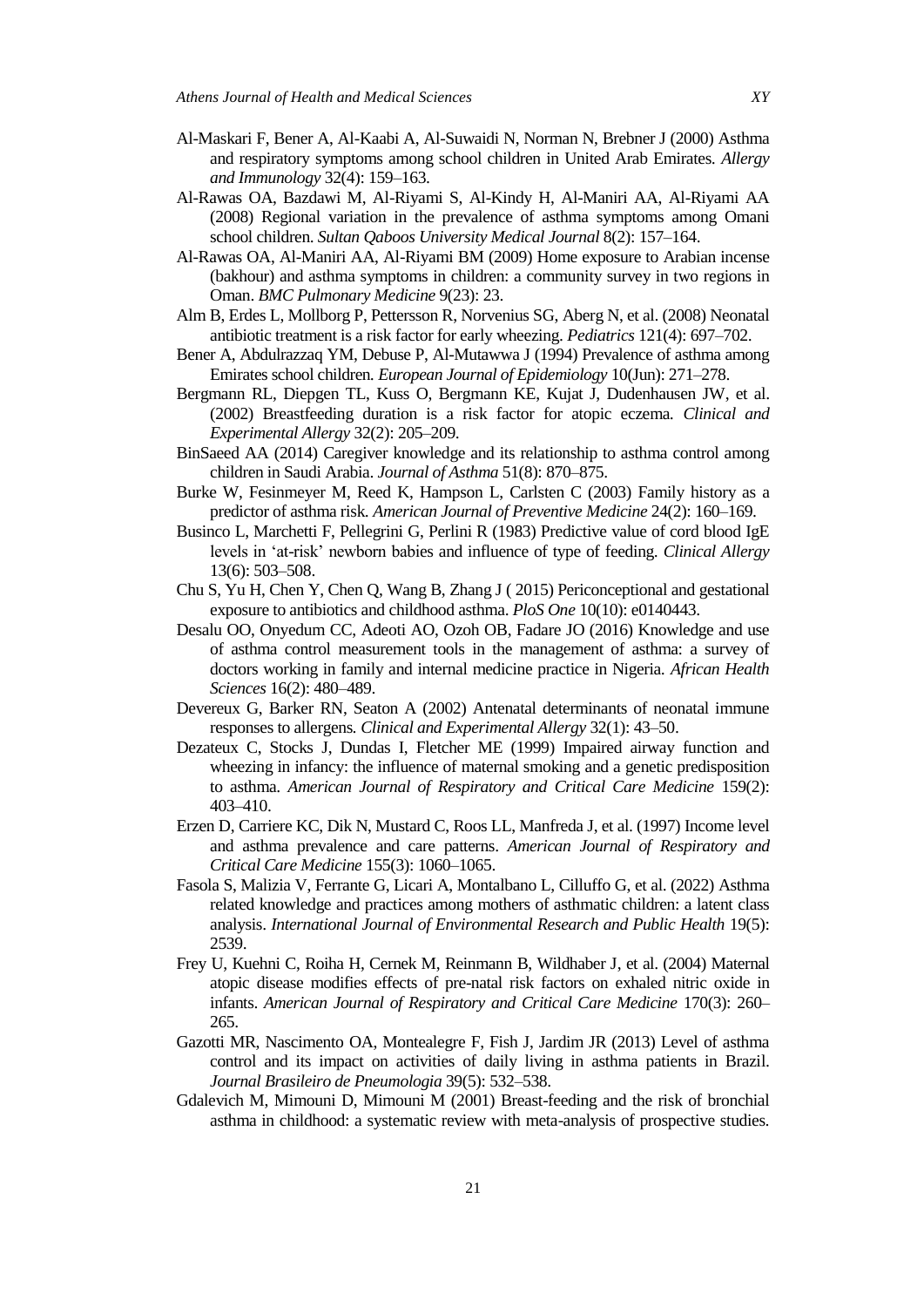*Journal of Pediatrics* 139(2): 261–266.

- Gosavi S, Nadig P, Haran A. (2016) Factors contributing towards poor asthma control in patients on regular medication. *Journal of Clinical and Diagnostic Research* 10(6): 31–35.
- Hallstrand TS, Fischer ME, Wurfel MM, Afari N, Buchwald D, Goldberg J (2005) Genetic pleiotropy between asthma and obesity in a community-based sample of twins. *Journal of Allergy and Clinical Immunology* 116(6): 1235–1241.
- Hattevig G, Sigurs N, Kjellman B (1999) Effects of maternal dietary avoidance during lactation on allergy in children at 10 years of age. *Acta Paediatr* 88(1): 7–12.
- Hill DA, Grundmeier RW, Ram G, Spergel JM (2016) The epidemiologic characteristics of healthcare provider-diagnosed eczema, asthma, allergic rhinitis, and food allergy in children: a retrospective cohort study. *BMC Pediatrics* 16(Aug): 133.
- Idris IB, Hasanain FG, Zhie KH, Khairuman KA, Yahya SK, Abd Zaim FA, et al. (2016) Environmental air pollutants as risk factors for asthma among children seen in pediatric clinics in UKMMC, Kuala Lumpur. *Annual Global Health* 82(1): 202–208.
- Janahi IB, Bener A, Bush A (2006) Prevalence of asthma among Qatari school children: international study of asthma and allergies in Childhood, Qatar. *Pediatric Pulmonology* 41(1): 80–86.
- Jaramillo Y, Reznik M (2015) Do United States" teachers know and adhere to the national guidelines on asthma management in the classroom? A systematic review. *The Scientific World Journal* (Feb): 624828.
- Khalkhal HR, Oshnouei S, Salarilak S, Karamyar M, Khashabi J (2014) Effects of antibiotic consumption on children 2-8 years of age developing asthma. *Epidemiology of Health* 36: e2014006.
- Koeppen-Schomerus G1, Stevenson J, Plomin R (2001) Genes and environment in asthma: a study of 4 year old twins. *Archives Disease in Childhood* 85(5): 398–400.
- Kull I, Almqvist C, Lilja G, Pershagen G, Wickman M (2004) Breast-feeding reduces the risk of asthma during the first 4 years of life. *Journal of Allergy Clinical Immunology* 114(4): 755–760.
- Kummeling I, Stelma FF, Dagnelie PC, Snijders BEP, Penders J, Huber M, et al. (2007) Early life exposure to antibiotics and the subsequent development of eczema, wheeze, and allergic sensitization in the first 2 years of life: the KOALA Birth Cohort Study*. Pediatrics* 119: e225–e231.
- Lai CK, Beasley R, Crane J, Foliaki S, Shah J, Weiland S (2009) Global variation in the prevalence and severity of asthma symptoms: phase three of the International Study of Asthma and Allergies in Childhood (ISAAC). *Thorax* 64(6): 476–483.
- Lanier BQ, Nayak A (2008) Prevalence and impact of nighttime symptoms in adults and children with asthma: a survey. *Postgraduate Medicine* 120(4): 58–66.
- Lau S, Illi S, Sommerfeld C, Niggemann B, Bergmann R, von Mutius E, et al. (2000) Early exposure to house-dust mite and cat allergens and development of childhood asthma: a cohort study. *Lancet* 356(9239): 1392–1397.
- Lau S, Nickel R, Niggemann B, Gruber C, Summerfield C, Illi S, et al. (2002) The development of childhood asthma: lessons from the German Multicentre Allergy Study (MAS). *Paediatric Respiratory Reviews* 3(3): 265–272.
- Lawrence S, Beasley R, Doull I, Begishvili B, Lampe F, Holgate ST ,et al. (1994) Genetic analysis of atopy and asthma as quantitative traits and ordered polychotomies*. Annals of Human Genetics* 58(4): 359–368.
- Lewis S, Richards D, Bynner J, Butler N, Britton J (1995) Prospective study of risk factors for early and persistent wheezing in childhood*. European Respiratory Journal* 8(3): 349–356.
- Lovegrove JA, Hampton SM, Morgan JB (1994) The immunological and long-term atopic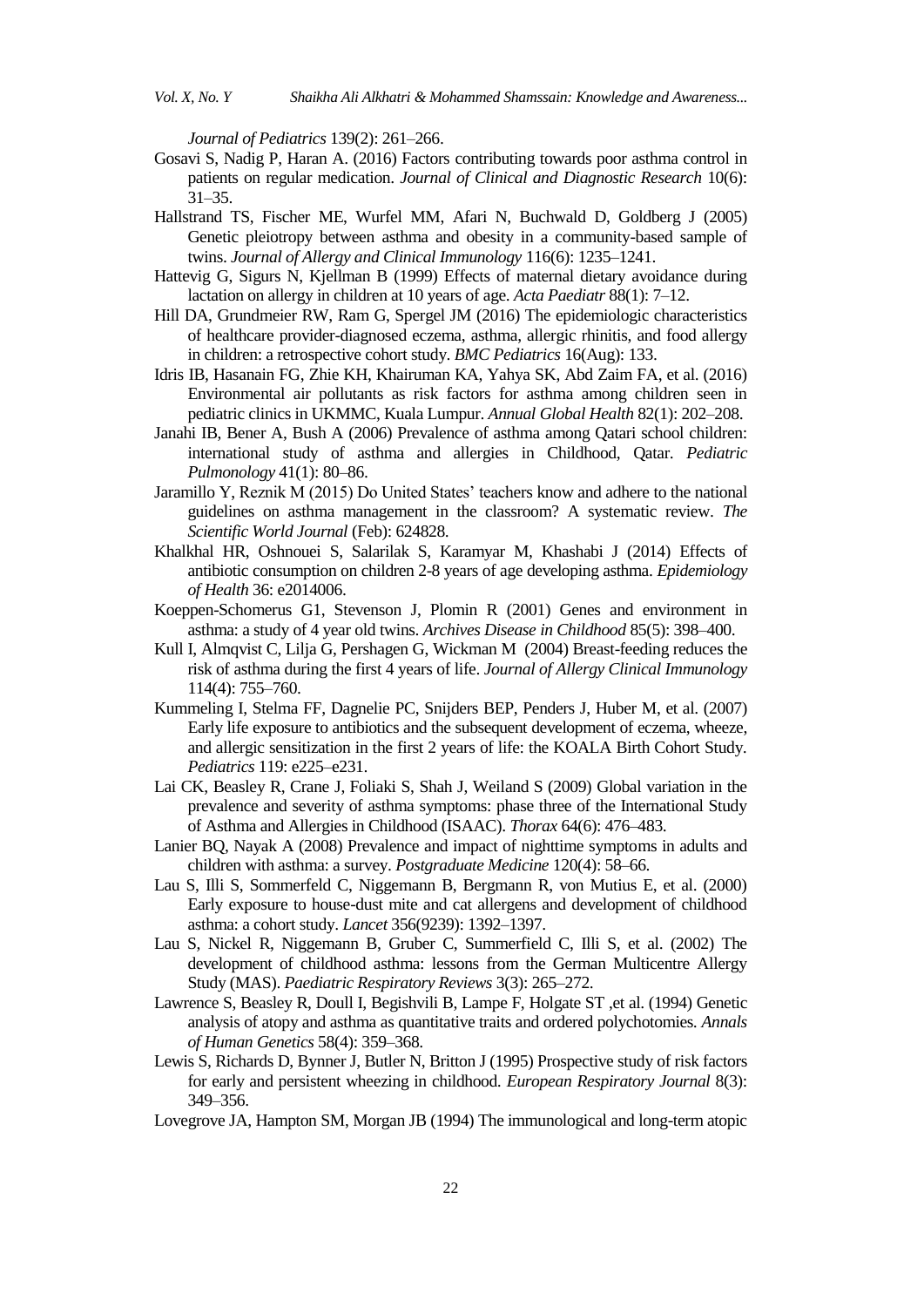outcome of infants born to women following a milk-free diet during late pregnancy and lactation: a pilot study. *British Journal of Nutrition* 71(2): 223–238.

- Macaubas C, de Klerk NH, Holt BJ, Wee C, Kendall G (2003) Association between antenatal cytokine production and the development of atopy and asthma at age 6 years*. Lancet* 362(9391): 1192–1197.
- Mahboub BHS, Al-Hammadi S, Rafique M, Nabil Sulaiman N, Pawankar R, Al Redha AI, et al. (2012) Population prevalence of asthma and its determinants based on European Community Respiratory Health Survey in the United Arab Emirates*. BMC Pulmonary Medicine* 12(Feb): 4.
- Mahboub BHS, Santhakumar S, Soriano JB, Pawankar R (2010) Asthma insights and reality in the United Arab Emirates. *Annuls of Thoracic Medicine* 5(4): 217–221.
- Martinez FD, Wright AL, Taussig LM, Holberg CJ, Halonen M, Morgan WJ (1995) Asthma and wheezing in the first six years of life. The Group Health Medical Associates. *New England Journal of Medicine* 332(3): 133–138.
- Mohammed MM, Abbas AN, Rashid AA (2020) Estimating the knowledge and attitude of parents about their children's asthma and evaluating the impact of their education status in Baghdad/ Iraq. *Systemic Review of Pharmacy* 11(8): 265–269.
- Muraro A, Dreborg S, Halken S, Høst A, Niggemann B, Aalberse R, et al. (2004) Dietary prevention of allergic diseases in infants and small children. Part III: Critical review of published peer-reviewed observational and interventional studies and final recommendations. *Pediatric Allergy Immunology* 15(4): 291–307.
- Noureddin AA, Shaaban KM, Mohamed SOO, Abdalla AA, Mahmoud AAA, Salman M ST (2019) The knowledge attitude and practice (KAP) of mothers of asthmatic children toward asthma in Khartoum asthma clinics. *Scientific Reports* 9(Aug): 12120.
- Oddy WH (2000) Breastfeeding and asthma in children: findings from a West Australian study. *Breastfeed Review* 8(1): 5–11.
- Pearce N, Aït‐Khaled N, Beasley R, Mallol J, Keil U, Mitchell E, et al. (2007) Worldwide trends in the prevalence of asthma symptoms: phase III of the International Study of Asthma and Allergies in Childhood (ISAAC). *Thorax* 62(9): 758–766.
- Sears MR, Greene JM, Willan AR, Taylor DR, Flannery EM, Jan O, et al. (2002) Longterm relation between breastfeeding and development of atopy and asthma in children and young adults: a longitudinal study. *Lancet* 360(9337): 901–907.
- Sears MR, Greene JM, Willan AR, Wiecek EM, Taylor DR, Flannery EM, et al. (2003) A longitudinal, population-based, cohort study of childhood asthma followed to adulthood. New *England Journal of Medicine* 349(15): 1414–1422.
- Sigurs N, Hattevig G, Kjellman B (1992) Maternal avoidance of eggs, cow"s milk, and fish during lactation: effect on allergic manifestations, skin-prick tests, and specific IgE antibodies in children at age 4 years. *Pediatrics* 89(4 Pt 2): 735–739.
- Stein RT, Holberg CJ, Sherrill D, Wright AL, Morgan WJ, Taussig L, et al. (1999) Influence of parental smoking on respiratory symptoms during the first decade of life: the Tucson children"s respiratory study*. American Journal of Epidemiology* 149(11): 1030–1037.
- Tariq SM, Hakim EA, Matthews SM, Arshad SH (2000) Influence of smoking on asthmatic symptoms and allergen sensitization in early childhood*. Postgraduate Medical Journal* 76(901): 694–699.
- The International Study of Asthma and Allergies in Childhood Steering Committee ISAAC (1998) Worldwide variations in the prevalence of asthma and asthma symptoms*. European Respiratory Journal* 12(2): 315–335.
- Uevara JP, Wolf FM, Grum CM, Clark NM (2003) Effects of educational interventions for self-management of asthma in children and adolescents: systematic review and